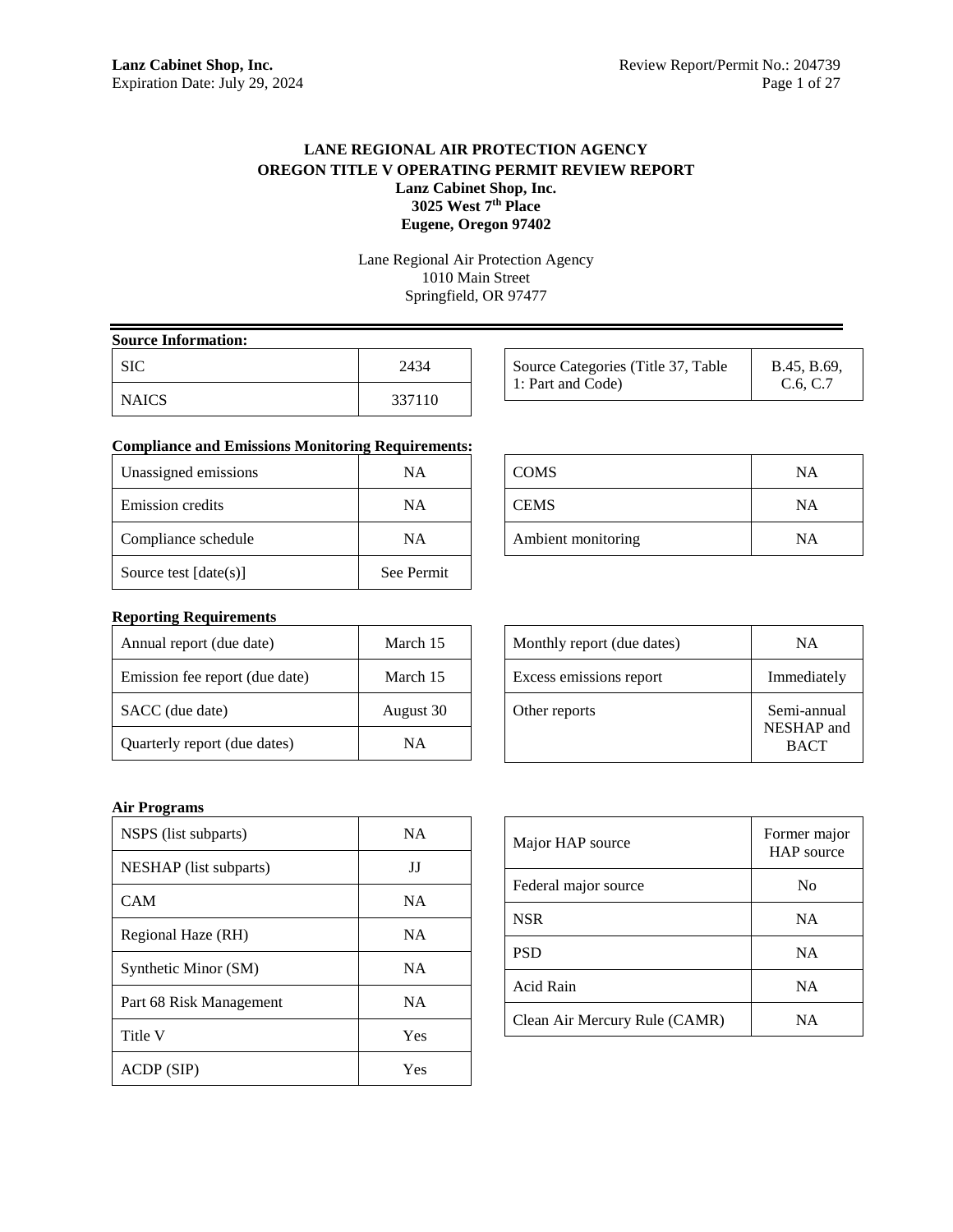# **TABLE OF CONTENTS**

| EMISSION LIMITS AND STANDARDS, TESTING, MONITORING, AND RECORDKEEPING7 |  |
|------------------------------------------------------------------------|--|
|                                                                        |  |
|                                                                        |  |
|                                                                        |  |
|                                                                        |  |
|                                                                        |  |
|                                                                        |  |
|                                                                        |  |
|                                                                        |  |
|                                                                        |  |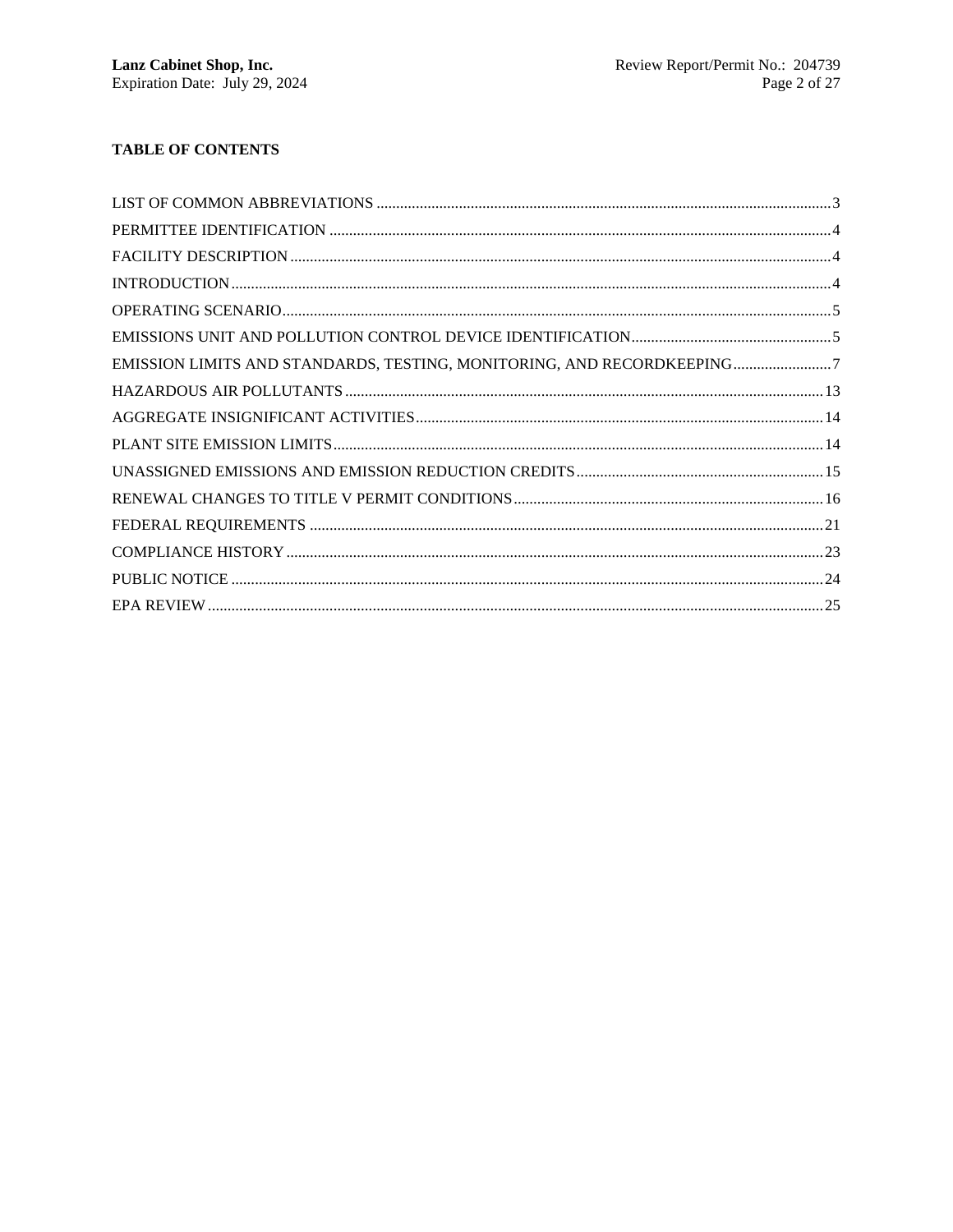| <b>ACDP</b>       | Air Contaminant Discharge Permit       | M                 | 1,000                              |
|-------------------|----------------------------------------|-------------------|------------------------------------|
| Act               | Federal Clean Air Act                  | MM                | 1,000,000                          |
| <b>AQMA</b>       | Air Quality Management Area            | MВ                | <b>Material Balance</b>            |
| <b>ASTM</b>       | American Society of Testing and        | <b>MSF</b>        | 1,000 Square feet 3/8" basis       |
|                   | Materials                              | <b>MSDS</b>       | <b>Material Safety Data Sheets</b> |
| <b>BER</b>        | <b>Baseline Emission Rate</b>          | <b>NA</b>         | Not applicable                     |
| <b>BH</b>         | <b>Baghouse</b>                        | <b>NCA</b>        | Notice of Civil Penalty            |
| Btu               | British thermal unit                   | NO <sub>X</sub>   | Nitrogen oxides                    |
| <b>CAM</b>        | <b>Compliance Assurance Monitoring</b> | <b>NESHAP</b>     | National Emission Standard for     |
| <b>CEMs</b>       | Continuous emission monitoring         |                   | Hazardous Air Pollutant            |
|                   | system                                 | <b>NON</b>        | Notice of Non-Compliance           |
| <b>CFR</b>        | Code of Federal Regulations            | <b>NSPS</b>       | New Source Performance             |
| CO                | Carbon Monoxide                        |                   | <b>Standards</b>                   |
| CO <sub>2</sub>   | Carbon Dioxide                         | <b>NSR</b>        | New Source Review                  |
| CO <sub>2</sub> e | Carbon Dioxide Equivalent              | O <sub>2</sub>    | Oxygen                             |
| <b>CPMS</b>       | Continuous parameter monitoring        | <b>OAR</b>        | Oregon Administrative Rules        |
|                   | system                                 | <b>ORS</b>        | <b>Oregon Revised Statutes</b>     |
| <b>DEQ</b>        | Department of Environmental            | O&M               | Operation and maintenance          |
|                   | Quality                                | Pb                | Lead                               |
| dscf              | Dry standard cubic feet                | PCD               | <b>Pollution Control Device</b>    |
| EF                | <b>Emission</b> factor                 | <b>PM</b>         | Particulate matter                 |
| <b>EPA</b>        | <b>US Environmental Protection</b>     | $PM_{10}$         | Particulate matter less than 10    |
|                   | Agency                                 |                   | microns in size                    |
| ERC               | <b>Emission Reduction Credit</b>       | PM <sub>2.5</sub> | Particulate matter less than 2.5   |
| EU                | <b>Emissions Unit</b>                  |                   | microns in size                    |
| $\mathbf F$       | Fahrenheit                             | ppm               | Parts per million                  |
| <b>FCAA</b>       | Federal Clean Air Act                  | <b>PSEL</b>       | Plant Site Emission Limit          |
| <b>GHG</b>        | Greenhouse Gas                         | psia              | pounds per square inch, actual     |
| gr/dscf           | Grain per dry standard cubic foot (1   | <b>SIP</b>        | <b>State Implementation Plan</b>   |
|                   | $pound = 7,000 \text{ grains}$         | SO <sub>2</sub>   | Sulfur dioxide                     |
| <b>HAP</b>        | Hazardous Air Pollutant as defined     | <b>ST</b>         | Source test                        |
|                   | by LRAPA Title 12                      | <b>TOC</b>        | <b>Total Organic Compound</b>      |
| ID                | Identification number                  | <b>VE</b>         | Visible emissions                  |
| I&M               | Inspection and maintenance             | <b>VHAP</b>       | Volatile Hazardous Air Pollutant   |
| <b>IPA</b>        | Isopropyl Alcohol                      | <b>VMT</b>        | Vehicle miles traveled             |
| 1 <sub>b</sub>    | Pound                                  | <b>VOC</b>        | Volatile organic compounds         |
| <b>LRAPA</b>      | Lane Regional Air Protection           | <b>VOL</b>        | Volatile organic compounds         |
|                   | Agency                                 |                   |                                    |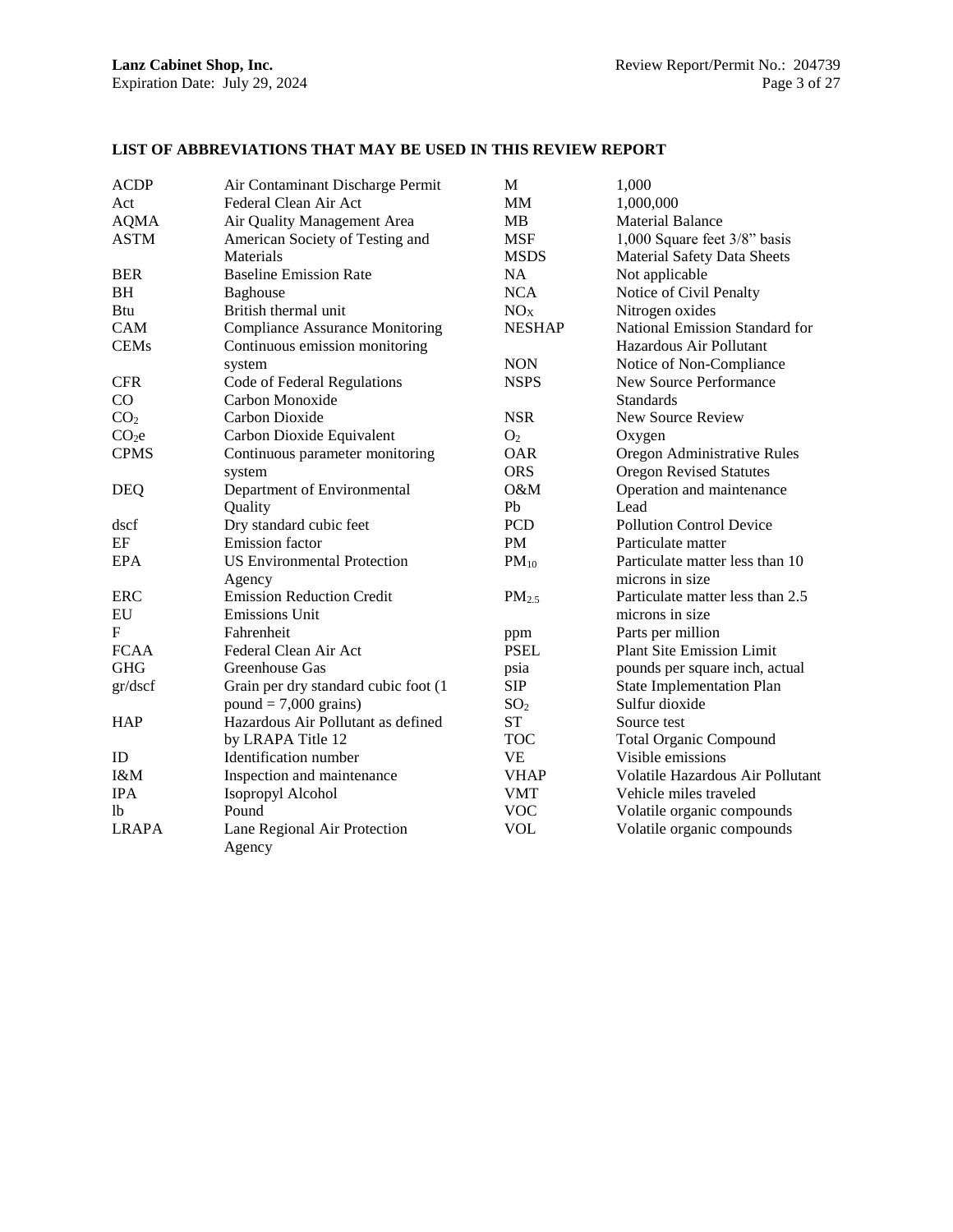#### **PERMITTEE IDENTIFICATION**

1. Lanz Cabinet Shop, Inc. (Lanz or "the facility") owns and operates a cabinet manufacturing facility under the primary SIC Code 2434 and is located at 3025 West  $7<sup>th</sup>$  Place, Eugene, Oregon.

# **FACILITY DESCRIPTION**

2. Lanz began operation in May 1998. Previously, the facility operated a cabinet manufacturing operation located at 3815 West  $11<sup>th</sup>$  Avenue, Eugene, Oregon. The West  $11<sup>th</sup>$  Ave. operation was constructed in 1960 and was operated continuously until the operations were moved to its current location on  $3025$  West  $7<sup>th</sup>$  Place, Eugene, Oregon. The only equipment transferred from the old facility to the current facility was the wood-working equipment. The coating equipment and particulate matter control equipment were installed at the 3025 West 7<sup>th</sup> facility in 1998.

Lanz relocated to 3025 West  $7<sup>th</sup>$  Place in May of 1998, where the facility installed an UV-Cured Coating line without first applying for Air Contaminate Discharge Permit (ACDP) prior to installing the new equipment on site. Lanz received a Notice of Non-Compliance (NON No. 1534) for failure to submit construction review and for failure to submit an application for an ACDP prior to operating the new equipment. Lanz submitted the ACDP application on February 10, 1999. Because Lanz installed the coating line without demonstrating a restriction of HAPs emissions under the major source thresholds by submitting an Initial Compliance Report to EPA and LRAPA within the timelines specified in 40 CFR 63, Subpart JJ: National Emission Standards for Wood Furniture Manufacturing Operations promulgated December 7, 1995, the facility become subject to the all applicable requirements of 40 CFR 63, Subpart JJ and Lanz was required to obtain a Title V operating permit. At the time of the issuance of the 1999 ACDP, the facility calculated HAP emissions were below the major thresholds of 10 tons per year of a single HAP and 25 tons per year of combined HAPs.

The 2002 application Title V operating permit, Lanz determined that the facility's Potential to Emit (PTE) for HAP was over the major source thresholds of 10 tons per year for a single HAP for Methyl Ethyl Ketone (MEK), and 25 tons per year of combined HAPs. In 2005 MEK was removed from the for hazardous air pollutants (HAP) listed in Section 112(b) of the 1990 Clean Air Act Amendments (CAAA), effectively reestablishing the facility's HAP PTE under the major thresholds for both a single and combined HAPs.

# **INTRODUCTION**

- 3. This is an existing facility applying for a renewal of its existing Title V operating permit issued on May 28, 2010. The existing permit expired on May 25, 2015. Lanz did not submit a timely application and received a Notice of Non-Compliance (NON No. 3531) on December 16, 2015 and a Stipulated Final Order (SFO No. 15-3531) on February 16, 2016 addressing their failure to submit an timely renewal application. The SFO allowed the facility to continue to operate under the 2010 Title V permit until the issuance of Title V renewal.
- 4. In accordance with OAR 340-218-0120, this review report is intended to provide the legal and factual basis for the draft permit conditions. In most cases, the legal basis for a permit condition is included in the permit by citing the applicable regulation. In addition, the factual basis for the requirement may be the same as the legal basis. However, when the regulation is not specific and only provides general requirements, this review report is used to provide a more thorough explanation of the factual basis for the draft permit conditions.
- 5. The facility is located in a maintenance area for PM<sup>10</sup> and CO and attainment for other pollutants.
- 6. The current permit was issued on May 28, 2010 and was originally scheduled to expire on May 25, 2015. The following changes have been made at the facility during the last permit term: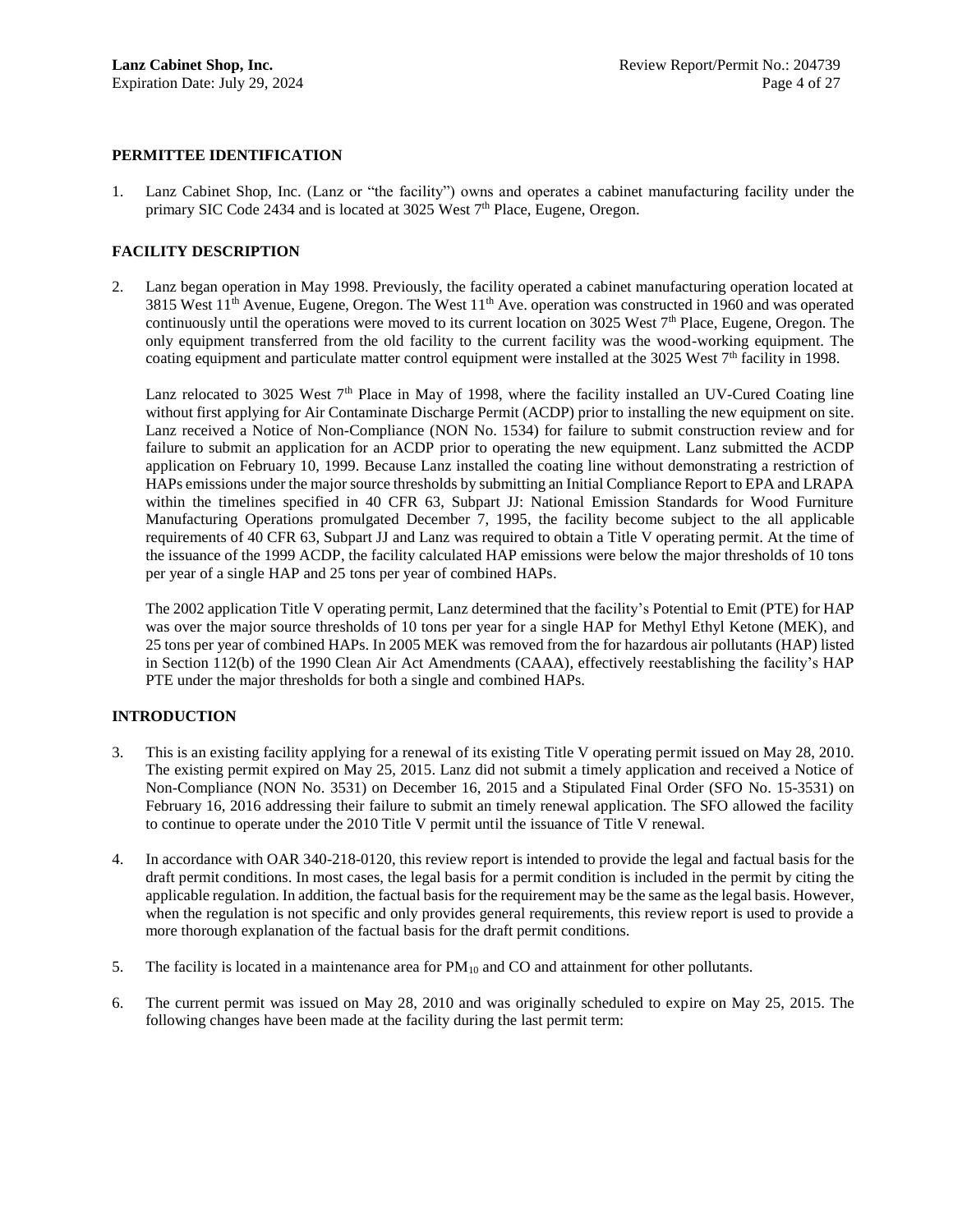| Date       | Permit revision or notification    | Brief explanation                                                                                                                                                         |
|------------|------------------------------------|---------------------------------------------------------------------------------------------------------------------------------------------------------------------------|
| 10/24/2011 | Section $502(b)(10)$ Change        | Conversion of warehouse to coating and production area for<br>the installation of a spray booth for hand application of<br>coatings, within the parameters of Subpart JJ. |
| 10/24/2013 | Section $502(b)(10)$ Change        | Installation of a spray booth for hand application of coatings,<br>within the parameters of Subpart JJ.                                                                   |
| 01/02/2014 | Section $502(b)(10)$ Change        | Installation of a spray booth for hand application of coating,<br>an Edge Bander, and a Panel Saw.                                                                        |
| 10/24/2016 | Administrative Permit<br>Amendment | Change the Responsible Official and Facility Contact Person                                                                                                               |

# **OPERATING SCENARIO**

7. The facility has a single operating scenario.

# **EMISSIONS UNIT AND POLLUTION CONTROL DEVICE IDENTIFICATION**

8. The emissions units at this facility are the following:

|                                                                                    | <b>Emission Unit Description</b>                          | EU ID  | <b>Pollution Control Device</b><br>Description | PCP ID             |
|------------------------------------------------------------------------------------|-----------------------------------------------------------|--------|------------------------------------------------|--------------------|
| Sawdust Handling System: Including - Baghouse Truck<br>Dump and Waste Wood Chipper |                                                           | $EU-1$ | <b>Baghouses</b>                               | $DV-1a$<br>$DV-1b$ |
| <b>Surface Coaters: VOC Emissions</b>                                              |                                                           | $EU-2$ | <b>UV</b> Coater                               | $*244-2$           |
|                                                                                    |                                                           |        | Spray Booth                                    | $DV-4$             |
|                                                                                    |                                                           |        | <b>Automatic Spray Booth</b>                   | $*325-2$           |
| Insignificant<br><b>Emission Units</b><br>(IEU)                                    | $PM/PM_{10}/PM_{25}$ : EU-2 Surface Coaters               |        | <b>Paint Filters</b>                           | $DV-10$            |
|                                                                                    | <b>Natural Gas Combustion Units</b>                       | IEU    | NA.                                            | <b>NA</b>          |
|                                                                                    | $\cdot$ Phase 1 Boiler: 0.76 MMBtu/hr                     |        |                                                |                    |
|                                                                                    | $\cdot$ Phase 2 Boiler: 2.16 MMBtu/hr                     |        |                                                |                    |
|                                                                                    | $\cdot$ Heater: 0.26 MMBtu/hr                             |        |                                                |                    |
|                                                                                    | $\cdot$ Heater: 0.26 MMBtu/hr                             |        |                                                |                    |
|                                                                                    | $\cdot$ Heater: 0.26 MMBtu/hr                             |        |                                                |                    |
|                                                                                    | · Small natural gas combustion<br>units $= 1.15$ MMBtu/hr |        |                                                |                    |

- 9. Sawdust Handling System Emission Unit EU-1: The Sawdust Handling System includes the waste wood chipper, edge bander, panel saw, conveying system, truck dump, and two baghouses. The baghouses have a control efficiency of 99.975 percent based on an emission factor of 0.5 pounds per bone dry ton (lb/BDT) of throughput. Based on a maximum throughput of 4,000 BDT, maximum  $PM/PM_{10}/PM_{2.5}$  are estimated at over one (1) ton per year, which exceeds the PM/PM<sub>10</sub>/PM<sub>2.5</sub> de minimis levels and therefore, a PSEL is required for PM/PM<sub>10</sub>/PM<sub>2.5</sub>. There are emission unit specific applicable requirements for EU-1 incorporated in the permit.
- 10. Surface Coaters: Emission Unit EU-2: The surface coating operation includes a UV coater, spray booths, and automatic spray booth and cure booth. The UV coater is a continuous coater with overspray recovery. The spray booths are equipped with high efficiency paint filters. The automatic coater and cure booth are equipped with a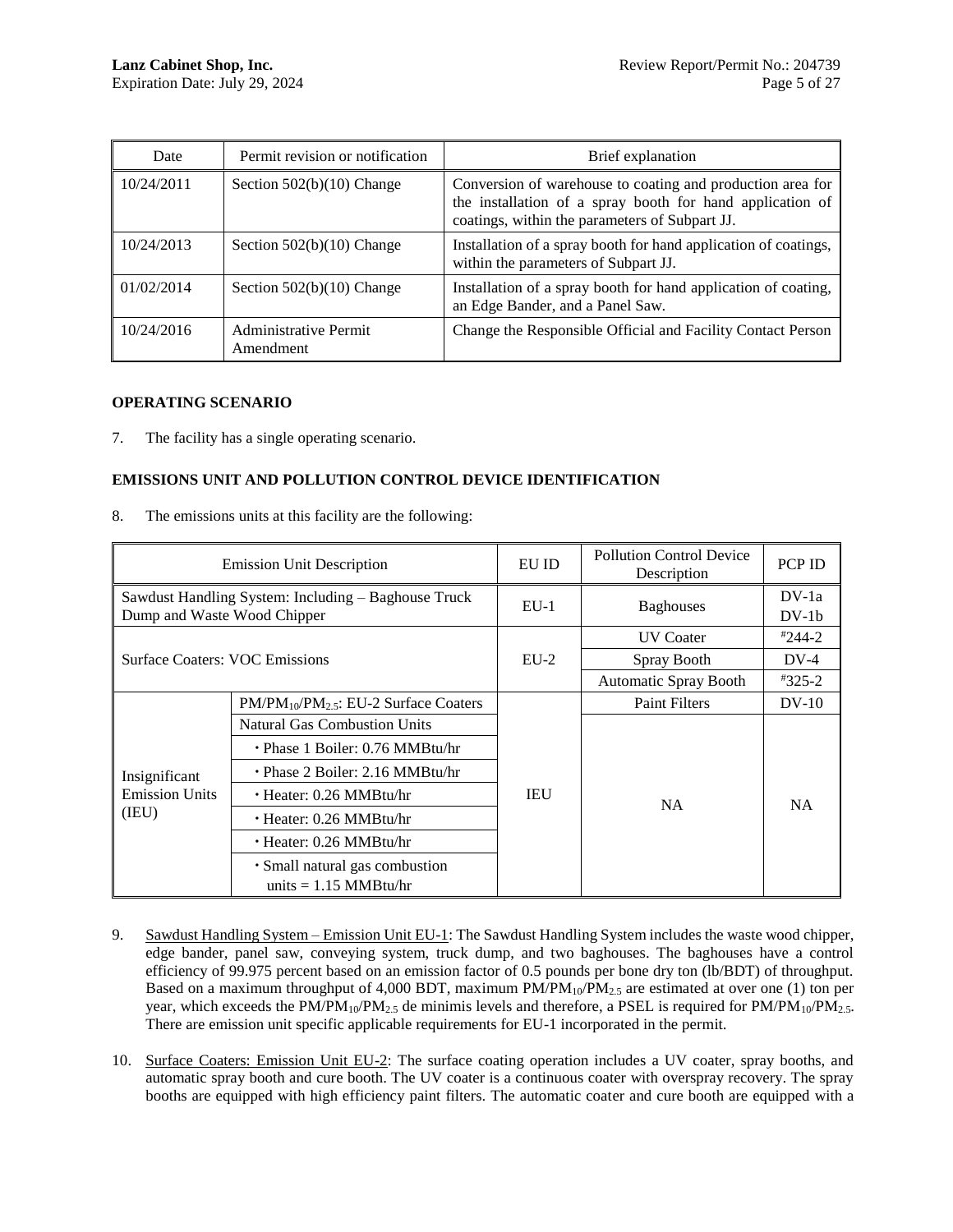system to recover overspray and has a high efficiency dry filtration system. VOC and VHAPs are the primary emissions for this unit and are calculated using mass balance and averaging equations found in the permit. There are also  $PM/PM_{10}/PM_{2.5}$  emissions associated with these coating operations that are either controlled by overspray recovery systems or by paint filters which capture at least 99.8% of the particulate matter produced by the overspray. The  $PM/PM_{10}/PM_{2.5}$  emissions are calculated assuming that the overspray is conservatively, 20% and the average coating density is 9.5 lb/gallon. The annual emissions for  $PM/PM_{10}/PM_{2.5}$  are estimated at 7.6 pounds per year. The PM/PM10/PM2.5 emissions from surface coating are included in "insignificant emission unit" EU-IEU. The coating operations are subject to 40 CFR 63, Subpart JJ – Wood Furniture Manufacturing Operations for HAPs and Best Available Control Technology (BACT) requirements for VOCs.

- 11. IEU: The Insignificant Emission Units includes all the natural gas combustion units and the  $PM_1^0/PM_{10}^2$ emissions from EU-2. The combustion units consist of two (2) boilers, three (3) 260,000 Btu/hr heaters, and numerous small combustion devices with an aggregate heat input rating of approximately 1,150,000 Btu/hr. Lanz has taken a natural gas combustion limit of 200,000 therms per year for the entire plant, which effectively keeps the emitted pollutants, PM,  $PM_{10}$ ,  $PM_{2.5}$ , CO, NO<sub>X</sub>, SO<sub>2</sub> and VOC, under the de minimis level of one (1) ton per year and therefore, the combustion units in totality are considered an Insignificant Emission Unit. There are specific applicable requirements for the IEUs.
- <span id="page-5-0"></span>12. Categorically Insignificant Activities: The facility has the following categorically insignificant activities**:**
	- Evaporative and tail pipe emissions from on-site motor vehicle operation;
	- Distillate oil, gasoline, natural gas, or propane burning equipment, provided the aggregate expected actual emissions of the equipment identified as categorically insignificant do not exceed the de minimis level for any regulated pollutant, based on the expected maximum annual operation of the equipment. If a source's expected emissions from all such equipment exceed the de minimis levels, then the source may identify a subgroup of such equipment as categorically insignificant with the remainder not categorically insignificant. The following equipment may never be included as categorically insignificant;
		- Any individual distillate oil, kerosene or gasoline burning equipment with a rating greater than 0.4 million Btu/hour;
		- Any individual natural gas or propane burning equipment with a rating greater than 2.0 million Btu/hour.
	- Distillate oil, kerosene, gasoline, natural gas or propane burning equipment brought on site for six months or less for maintenance, construction or similar purposes, such as but not limited to generators, pump, hat water pressure washers and space heaters, provided that any such equipment that performs the same function as the permanent equipment, must be operated within the source's existing PSEL
	- Office activities;
	- Janitorial activities;
	- Groundskeeping activities including, but not limited to building painting and road and parking lot maintenance;
	- Maintenance and repair shop;
	- Automotive repair shops or storage garages;
	- Air cooling or ventilating equipment not designed to remove air contaminants generated by or released from associated equipment;
	- Refrigeration systems with less than 50 pounds of charge of ozone depleting substances regulated under Title VI, including pressure tanks used in refrigeration systems but excluding any combustion equipment associated with such systems;
	- Temporary construction activities;
	- Warehouse activities;
	- Accidental fires;
	- Air vents from air compressors;
	- Electrical charging station;
	- Fire Brigade Training;
	- Fire suppression;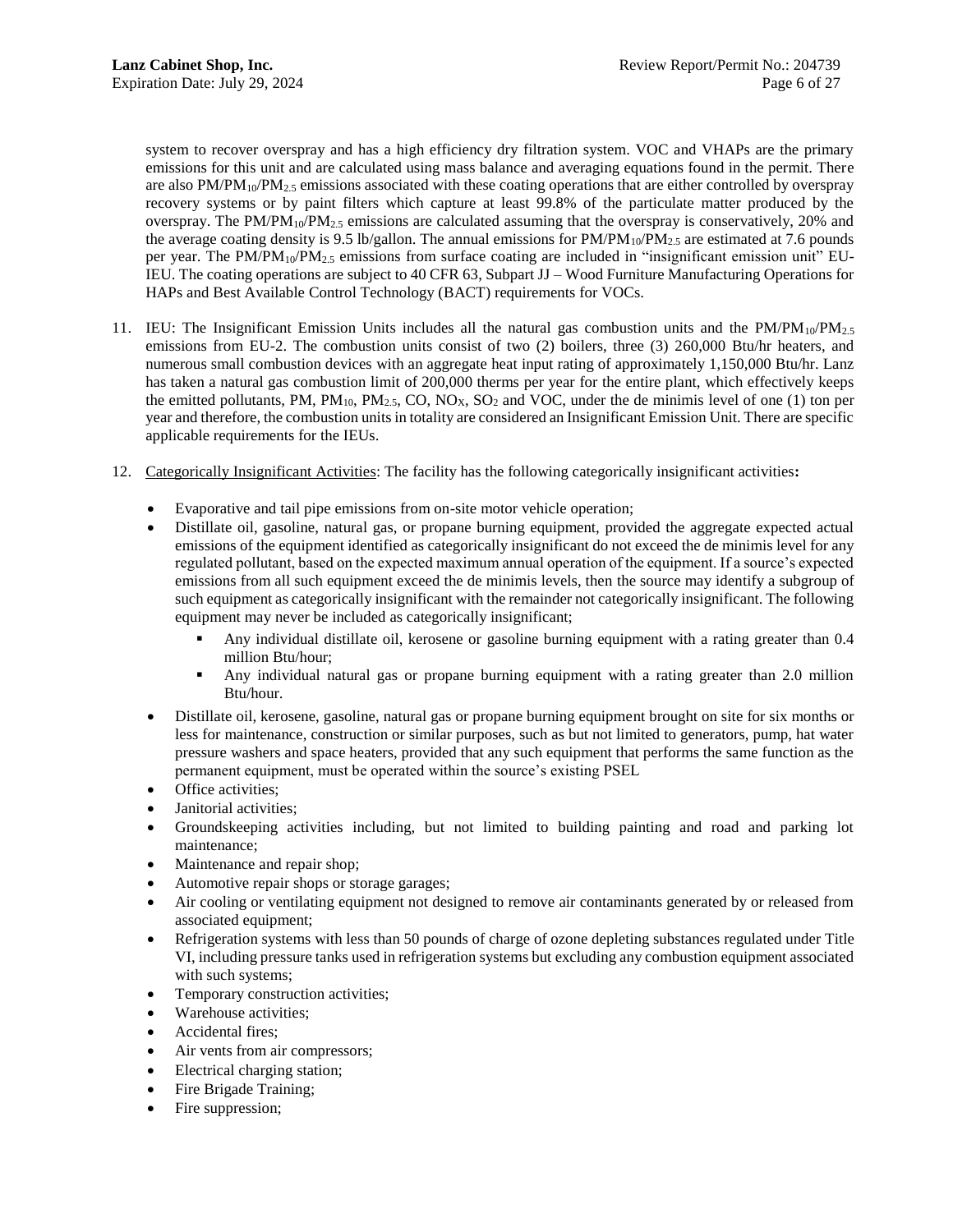- Routine maintenance, repair, and replacement such as anticipated activities most often associated with and performed during regularly scheduled equipment outages to maintain a plant and its equipment in good operating condition, including but not limited to steam cleaning, abrasive use, and woodworking;
- Electric motors;
- Storage tanks, reservoirs, transfer and lubricating equipment used for ASTM grade distillate or residual fuels, lubricants, and hydraulic fluids;
- On-site storage tanks not subject to any New Source Performance Standards (NSPS), including underground storage tanks (UST), storing gasoline or diesel used exclusively for fueling of the facility's fleet of vehicles;
- Natural gas, propane, and liquefied petroleum gas (LPG) storage tanks and transfer equipment;
- Pressurized tanks containing gaseous compounds;
- Vacuum sheet stacker vents;
- Emissions from wastewater discharges to publicly owned treatment works (POTW) provided the source is authorized to discharge to the POTW, not including on-site wastewater treatment and/or holding facilities
- Fire suppression and training;
- Paved roads and paved parking lots within an urban growth boundary;
- Hazardous air pollutant emissions of fugitive dust from paved and unpaved roads, except for those sources that have processes or activities that contribute to the deposition and entrainment of hazardous air pollutants from surface soils;
- Health, safety, and emergency response activities;
- Emergency generators and pumps used only during loss of primary equipment or utility service due to circumstances beyond the reasonable control of the owner or operator, or to address a power emergency, provided that the aggregate horsepower rating of all stationary emergency generator and pump engines is not more than 3,000 horsepower. If the aggregate horsepower rating of all stationary emergency generator and pump engines is more than 3,000 horsepower, then no emergency generators and pumps at the source may be considered categorically insignificant;
- Uncontrolled oil/water separators in effluent treatment systems, excluding systems with a throughput of more than 400,000 gallons per year of effluent located at petroleum refineries, sources that perform petroleum refining and re-refining of lubricating oils and greases including asphalt production by distillation and the reprocessing of oils and/or solvents for fuels; or bulk gasoline plants, bulk gasoline terminals, and pipeline facilities; and
- Combustion source flame safety purging on startup.

# **EMISSION LIMITS AND STANDARDS, TESTING, MONITORING, AND RECORDKEEPING**

- 13. The following sections describe each condition's requirement in the permit, with the intent of the condition and a brief discussion of any unique features of the requirements.
	- 13.a. Conditions 1 and 2 are general statements required in and common to all Title V permits issued by LRAPA.
	- 13.b. Condition 3 provides a list of equipment and identification of pollution control devices for the facility.
	- 13.c. Condition 4 and 5 are facility-wide fugitive dust control requirements that allows the permittee to deal with potential fugitive dust problems before they become standard violations. The reasonable precautions can be required without the need to show a violation (e.g., dust from traffic on roads).
	- 13.d. Condition 6 is a facility-wide nuisance resolution condition that establishes timely response to any complaints that the operation at the facility may generate.
	- 13.e. Condition 7 implements a long-standing particulate matter fallout provision in LRAPA rules. This is a facility-wide condition. For monitoring and recordkeeping for this condition refer to the periodic visible emission surveys required in Condition 4 and 5.
	- 13.f. Condition 8 is a facility-wide inspection and maintenance plan (I&M Plan) for scheduling control device(s) and emitting equipment for inspection and to ensure that necessary maintenance is performed.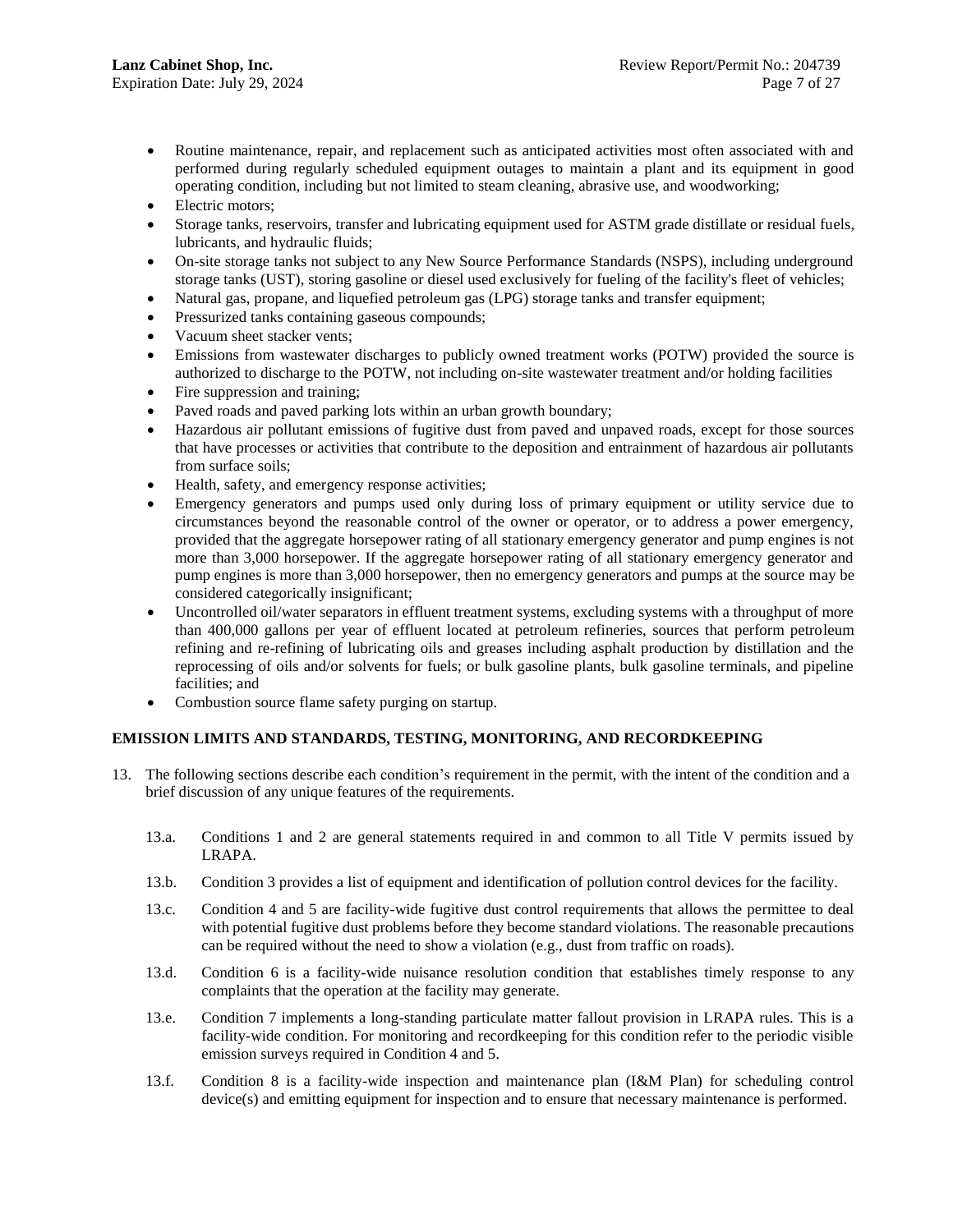- 13.g. Condition 9 is a requirement that if the facility should become subject to the accidental release prevention regulations of 40 CFR 68, that the facility will submit a risk management plan (RMP).
- 13.h. Condition 10 lists the annual Plant Site Emission Limits (PSELs) for the facility.
- 13.i. Condition 11 is a production limit of natural gas to keep the facility under the de minimis levels for criteria pollutants for all the combustion units at the facility.
- 13.j. Condition 12 contains specific monitoring requirements to demonstrate compliance with the PSEL by using specific process parameters and calculations.
- 13.k. Condition 13 contains an applicable requirement for limits opacity limits to 20% for emission unit EU-1.
- 13.l. Condition 14 contains an applicable requirement for grain loading standards of 0.10 grains per dry standards cubic foot for emission unit EU-1.
- 13.m. Condition 15 contains an applicable requirement for process weight limits stated in LRAPA Table 32- 8010 for emission unit EU-1.
- 13.n. Condition 16 contains a monitoring requirement for quarterly of visible emissions surveys using EPA Method 22 and inspection and maintenance of the baghouses for EU-1.
- 13.o. Condition 17 contains a monitoring requirement if the permittee sees visible emissions after taking corrective actions to reduce visible emissions but are continuing to have visible emissions. The permittee must perform visible emissions surveys using EPA Method 203B (Modified EPA Method 9) for EU-1, if that occurs.
- 13.p. Condition 18 contains a recordkeeping requirement to maintain all surveys and corrective action taken in a log form for EU-1.
- 13.q. Condition 19 is the applicability of emission unit EU-2 to VHAP emission limits requirements per 40 CFR 63, Subpart JJ - Wood Furniture Manufacturing Operations.
- 13.r. Condition 20 states that the permittee of emission unit EU-2 must comply with requirements of 40 CFR 63, Subpart JJ.
- 13.s. Condition 21 contains VHAP emission limits for finishing operations and contact adhesive, HAP limits for strippable spray booths, and formaldehyde limits for coatings and contact adhesives.
- 13.t. Condition 22 contains that he permittee must operate and maintain EU-2 in a manner consistent with safety and good air pollution practices to minimize emissions.
- 13.u. Condition 23 contains work practice standards that includes a written work practice implementation plan that is available for inspection by LRAPA.
- 13.v. Condition 24 contains training that the permittee must provide for all new, existing and contract personnel that are involved with finishing, gluing, cleaning and washoff operations associated with EU-2 at the facility.
- 13.w. Condition 25 contains information required in the inspection and maintenance plan that ensures that all equipment used to transfer or apply coatings, adhesives, or organic HAP solvents are inspection at least monthly and final repairs are done within 15 days upon discovery.
- 13.x. Condition 26 contains information required for cleaning and washoff solvent accounting system form; quantity and type of organic HAP solvent used per month, number of pieces washed and reason why, quantity of spent organic HAP and whether it is recycled onsite or disposed offsite.
- 13.y. Condition 27 contains language of pollutants that must not be used for cleaning or washoff solvents.
- 13.z. Condition 28 contains language stating that the permittee must not use compounds containing more than 0.8 percent by weight of VOC for cleaning spray booth components other than conveyors, continuous coaters and their enclosures, or metal filters, or plastic filters unless the spray booth is being refurbished.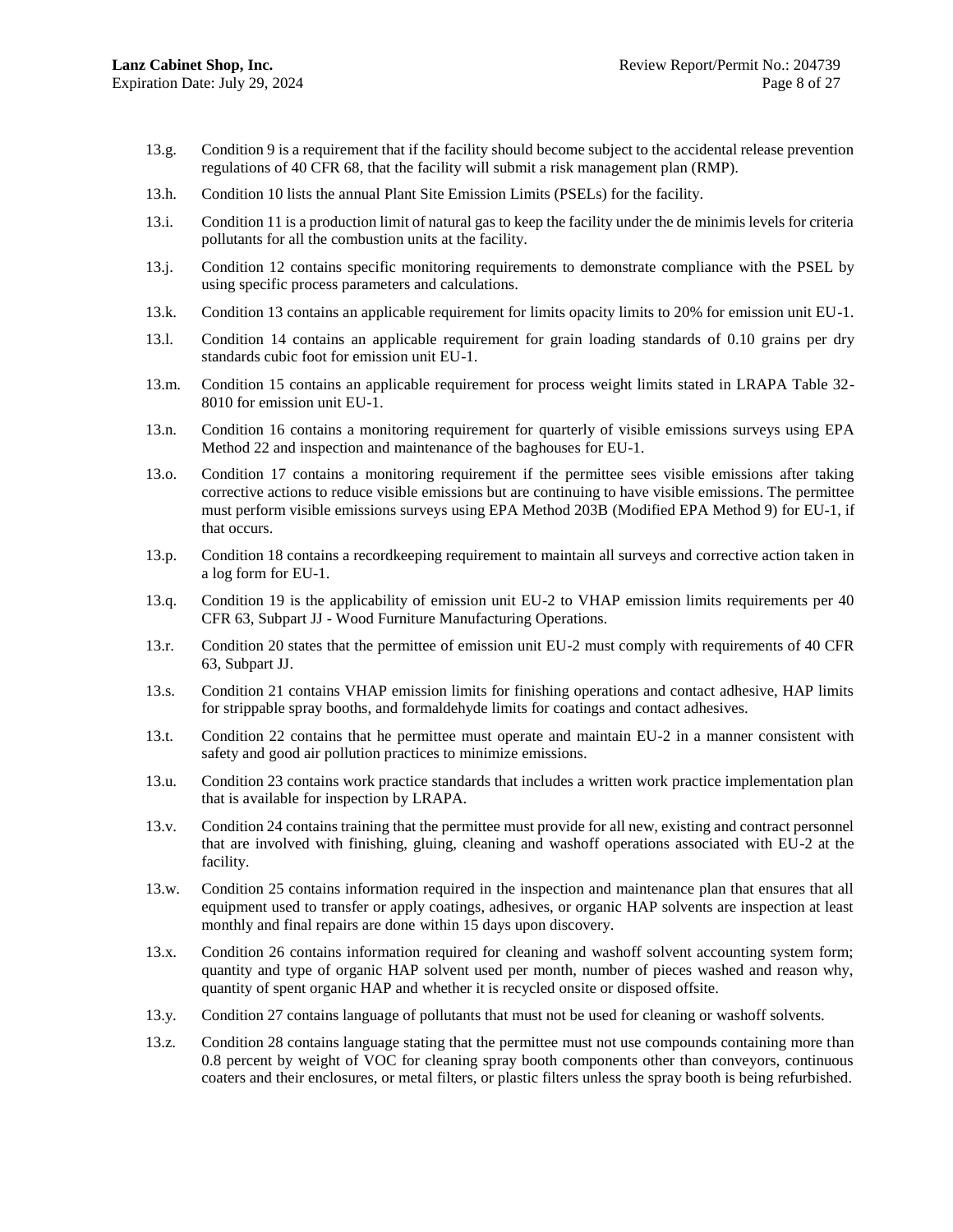- 13.aa. Condition 29 states that finishing, gluing, cleaning and washoff material container must be closed when stored.
- 13.bb. Condition 30 states that the permittee must not use conventional air spray gun except for the finishing application station that are routed to a control device.
- 13.cc. Condition 31 states that all organic HAP solvent used for line cleaning must be pumped or drained into a normally closed container.
- 13.dd. Condition 32 states that all organic HAP solvent used to clean spray guns must be collected into a normally closed container.
- 13.ee. Condition 33 states that the permittee must control emissions from washoff operation by using normally closed tanks and minimizing dripping by tilting and rotating part to drain as much solvent as possible.
- 13.ff. Condition 34 states the permittee must prepare and maintain with the work practice implement plan, a formulation plan that, identifies VHAP from list presented in Table 5 of Subpart JJ, establish baseline of usage at highest annul usage, tracks annual usage of each VHAP from Table 5, limit that permittee must not exceed and if an exceedance happens a written notification must be sent to LRAPA with an explanation of the exceedance.
- 13.gg. Condition 35 contains a monitoring requirement with the equation for calculating the average VHAP for all finishing materials, and the limit if the permittee choses to used compliant finishing material.
- 13.hh. Condition 36 states that the permittee must use compliant contact adhesives with a VHAP content no greater than 0.2 lb VHAP/lb solid.
- 13.ii. Condition 37 states the permittee must have continuous compliance demonstration by submitting a compliance certification with every semiannual report with the averaging calculation (Equation 6), the permittee is using compliant stains, washcoats, sealers, topcoats, basecoats, enamels, thinners, contact or foam adhesives, and strippable spray booth coatings, while using a continuous coater determine the VHAP content of the coating, and the permittee must state that the work practice implementation plan is being followed.
- 13.jj. Condition 38 states that permittee must calculate, using Equation 7, the total formaldehyde emissions from all finishing materials and contact adhesives used and maintain no more than 400 pounds per rolling 12-month period.
- 13.kk. Condition 39 contains the EPA test methods for doing a performance test, if the permittee is required to perform one.
- 13.ll. Condition 40 states that the permittee must of records of all CPDS for finishing materials, thinners, contact adhesive, and strippable spray booth coating, the VHAP content (lb VHAP/lb solid) for all finishing materials and contact adhesive subject to the emission limits, VOC content (lb VOC/lb solid) for all strippable booth coatings, and the formaldehyde content (lb/gal) of each finishing material and contact adhesive subject to the emission limit.
- 13.mm. Condition 41 states that the permittee must maintain copies of the averaging calculation for each month, as well as the data of the quantity of coating and thinner used.
- 13.nn. Condition 42 states the permittee must maintain the records of the solvents and coatings additions to the continuous coater reservoir, viscosity measurements, and data demonstrating that viscosity is an appropriate parameter for demonstrating compliance.
- 13.oo. Condition 43 states that the permittee must maintain onsite the work practice implementation plan and all records associated with fulfilling the requirements of the plan including records demonstrating that the operator training program is in place, records collected for the inspection and maintenance plan, records associated with the cleaning solvent accounting system and formulation assessment plan, and copies of documentation developed to demonstrate that the all provisions of the work practice implementation plan are being followed.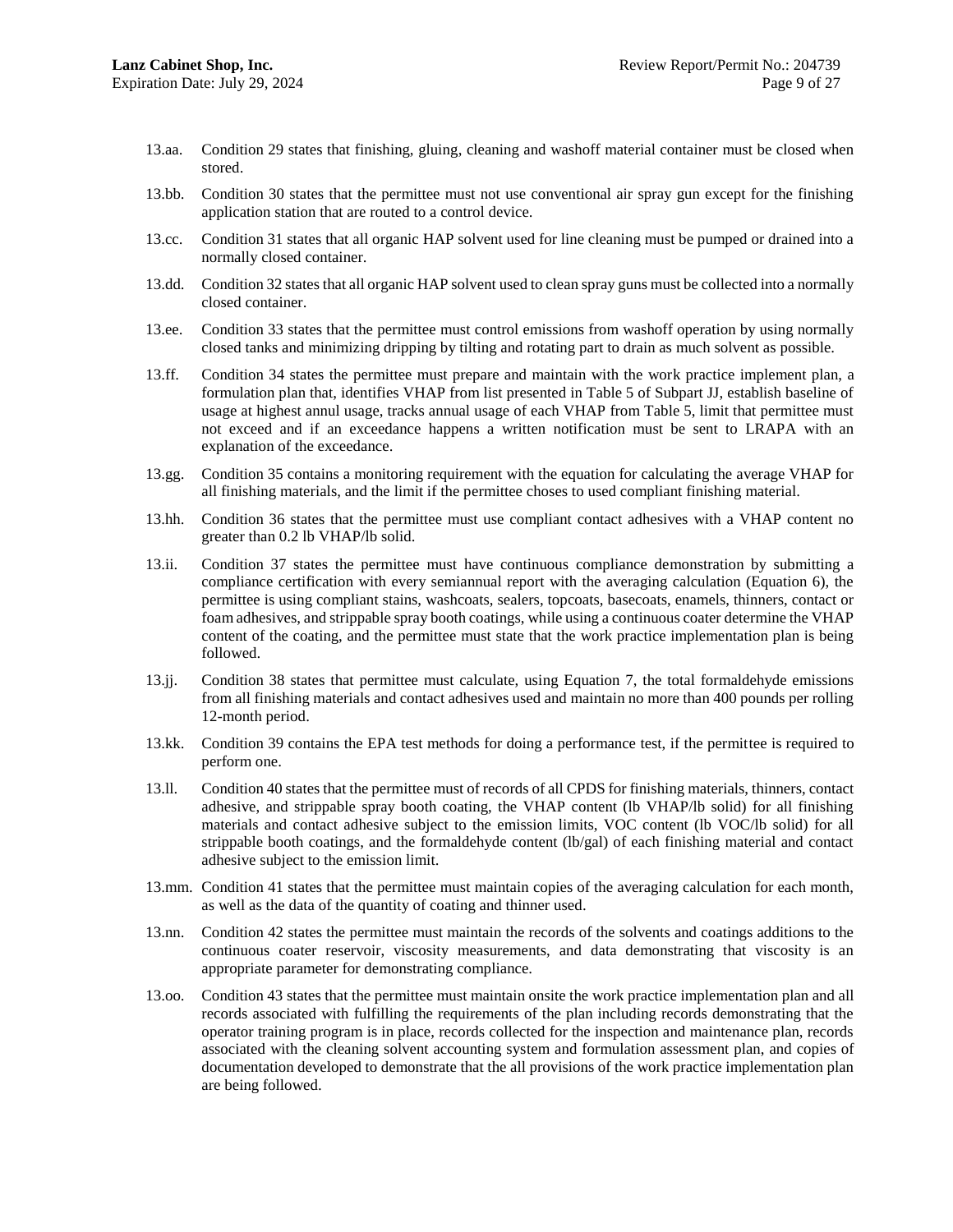- 13.pp. Condition 44 states that the permittee subject to emission limits must maintain records of compliance certifications submitted for each semiannual period following the compliance date.
- 13.qq. Condition 45 states the permittee must maintain records of all information submitted with the compliance status report and the semiannual reports requirements.
- 13.rr. Condition 46 states the permittee must retain all records for at least 5 years following the date of each occurrence, measurement, maintenance, corrective action, report, or record. At a minimum, of most recent 2 years on site and 3 years can be retained offsite 40 CFR 63.10(b)(1).
- 13.ss. Condition 47 states that the permittee must maintain records of the occurrence and duration of malfunction of process equipment or the air pollution equipment and what corrective actions were taken to restore malfunctioning equipment to normal manner of operation.
- 13.tt. Condition 48 states the permittee must demonstrate compliance with all the conditions of the continuous compliance demonstration monitoring requirements and the formaldehyde limitations and must submit a report covering the previous 6 months. If there are any malfunctions during the reporting period, the report must also include the number, duration and a brief description of each type of malfunction which occurred, and any possible emission limitation exceedances and corrective action taken.
- 13.uu. Condition 49 states that if the permittee increases usage for the surface coaters stated in the Initial Notification, then permittee must provide a written notification to LRAPA with the reasons for the increase.
- 13.vv. Condition 50 states that the surface coaters at the permittee's facility are applicable to Best Available Control Technology (BACT) for VOC and states applicable limits are for finishing operations, higher solid sealers and topcoats and cleaning operations.
- 13.ww. Condition 51 contains the calculation formula for the allowable monthly VOC average that must be calculated by the  $15<sup>th</sup>$  of each month.
- 13.xx. Condition 52 states the recordkeeping requirements to demonstrate compliance with the VOC BACT, such as the type, quantity, density, VOC and solids content for all adhesives, coatings, sealers, topcoats, and solvents, the Certified Product Data Sheets (CPDS), Materials Safety Data Sheet (MSDS) or Safety Data Sheet (SDS) for each product used and submitting the averaging calculations with a compliance certification.
- 13.yy. Condition 53 contains the applicable requirements for insignificant activities (IEUs) such as 20% opacity limit, grain loading standard of 0.01 gr/dscf and process weight for non-fugitive, non-fuel burning process equipment.
- 13.zz. Condition 54 states that the permittee is not required to do testing, monitoring, recordkeeping, or reporting for the applicable emission limits/standards that apply to IEUs, but if the permittee performs testing for compliance purposes, then the permittee is required to use test methods identified in definitions of Title 12 for "opacity" and "particulate matter" and must perform testing per DEQ's *Source Sampling Manual*.
- 13.aaa. Condition 55 contains the emission fees based on the PSEL for each emission unit.
- 13.bbb. Condition 56 contains the general testing requirements.
- 13.ccc. Conditions 57-59 contains the general monitoring requirements for the facility.
- 13.ddd. Conditions 60-63 contains the general recordkeeping requirements for the facility.
- 13.eee. Condition 64 contains specific recordkeeping requirements for the facility.
- 13.fff. Condition 65 states the if any specific recordkeeping requirements are the same in Condition 64 then the permittee does not have to keep duplicate records as long as the records are clearly referenced to the applicable requirement.
- 13.ggg. Condition 66-70 contains the general reporting requirements for the facility.
- 13.hhh. Condition 71 lists the annual and semi-annual reporting requirements for the facility.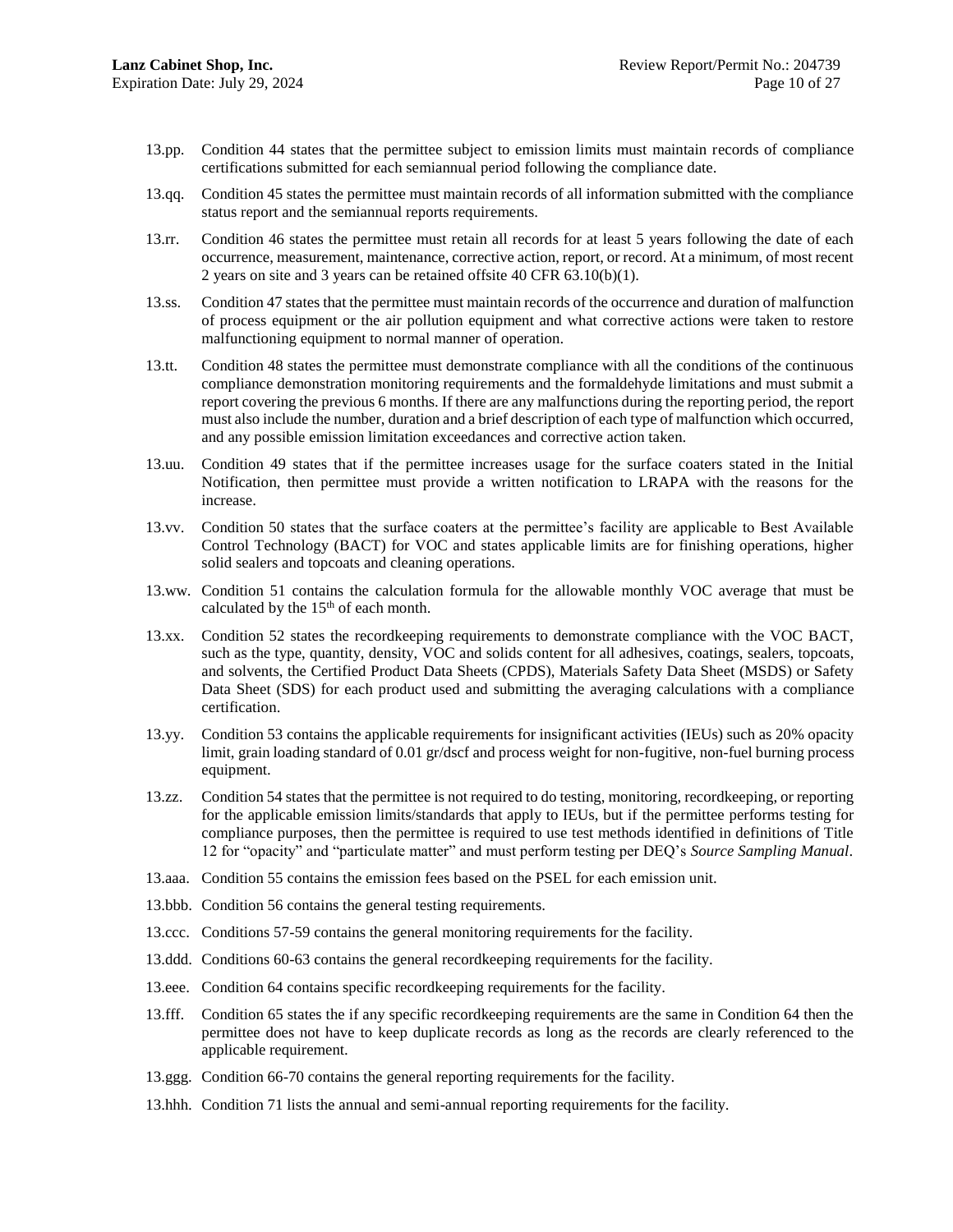- 13.iii. Condition 72 lists specific annual reporting requirements for the facility.
- 13.jjj. Condition 73 lists specific semi-annual reporting requirements for the facility.
- 13.kkk. Condition 74 lists the specific NESHAP semi-annual reporting for the surface coating operations.
- 13.lll. Condition 75 list the specific BACT reporting for the semi-annual and annual reporting.
- 13.mmm. Condition 76 contains the circumstances in which the facility needs to update its Initial Compliance Status Report.
- 13.nnn. Condition 77 contains a general condition about utilizing other monitoring and compliance methods for the purpose of submitting compliance certifications.
- 13.ooo. Condition 78 is a list of Federal regulation not applicable to the facility and why it is not applicable.

#### SPECIAL CONDITIONS AND REQUIREMENTS:

14. Best Available Control Technology (BACT) for VOC applicable to Surface Coaters (EU-2): On October 26, 1999, the facility was issued an ACDP with a VOC PSEL of 39.6 tons per year. This limit was set to keep VOC emissions to less than the Significant Emission Limit above the baseline year emissions and thus avoid New Source Review (NSR). In May 2002, Lanz requested and was granted a VOC PSEL increase to 70 tons per year. This increase triggered minor NSR and at that time, LRAPA's minor NSR requirements included that the facility had to provide a BACT analysis. The facility, in a letter submitted by Stoel Rives LLP dated October 30, 1998, argued that the MACT standard for HAPs and the new state of the art UV coating equipment installed at the facility, qualified as BACT for VOC. In the original Title V Operating Permit and the proposed permit renewal includes BACT limitations derived from EPA's "*A Guide to the Wood Furniture CTG and NESHAP*" published September 1997, based from the Stoel Rives LLP letter. The facility has operated in compliance with the BACT VOC limitations published in EPA's guide. In 2002, the BACT review, LRAPA and DEQ NSR rules established a new netting basis for a source that satisfied NSR including BACT. BACT requirements in this renewal are unchanged from the original BACT requirements. BACT requirements include monthly average VOC limits in pounds VOC per pound of solids for specific surface coating. Compliance is determined through recordkeeping and monthly compliance calculations.

| <b>Coating Type</b>                                | <b>Allowable Monthly Average</b><br>(lb VOC/lb Solids) |
|----------------------------------------------------|--------------------------------------------------------|
| Finishing operations<br><b>Waterborne Topcoats</b> | 0.8                                                    |
| Higher solids sealer and topcoats                  |                                                        |
| <b>Sealers</b>                                     | 1.9                                                    |
| Topcoats                                           | 1.8                                                    |
| Acid-cured alkyd amino vinyl Sealer                | 2.3                                                    |
| Acid-cured alkyd amino conversion Varnish Topcoats | 2.0                                                    |

#### **VOC BACT Emission Limits**\*

\* "Environmental Protection Agency. (September1997). *A Guide to the Wood Furniture CTG and NESHAP.* (EPA Publication No. 453/R-97-002). Research Triangle Park, NC: U.S. Environmental Protection Agency."

#### 15. NESHAP Limitations and Monitoring for Wood Furniture Manufacturing: 40 CFR 63, Subpart JJ

The emission unit regulated by these requirements is the EU-2 Surface Coaters. EPA promulgated residual risk standards for this NESHAP subpart on 11/21/2011. The residual risk limit formaldehyde usage in coating and adhesives. The facility regularly reports in compliance certifications that they do not use strippable spray booth coatings, but instead scrape booths every 6-8 weeks. Facility also reports not conducting cleaning and washoff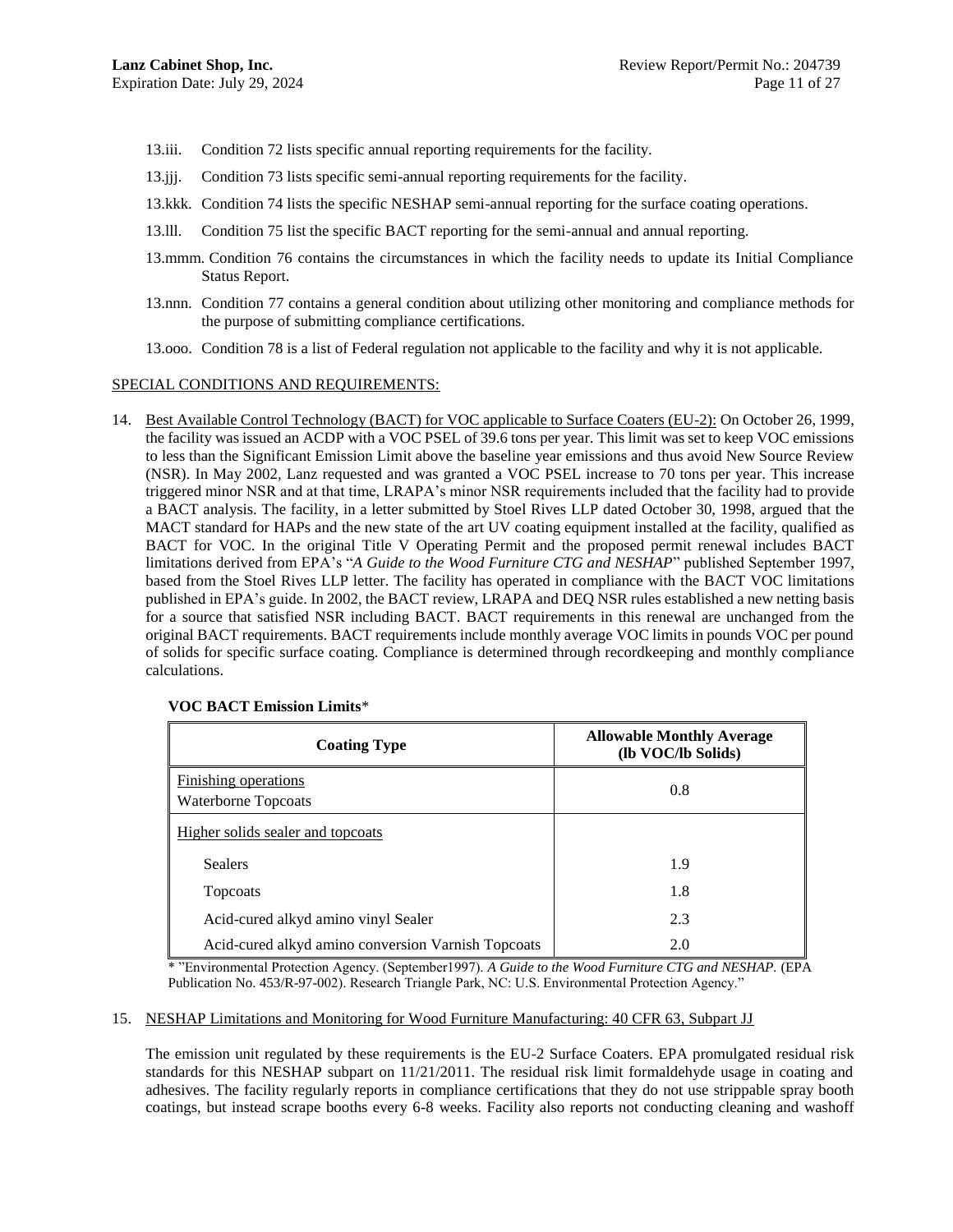activities. However, the strippable spray booth coating and washoff activity requirements are maintained in the permit for operational flexibility. Subpart JJ requires that the facility follow all the requirements listed below:

- 15.a. Applicability and designation of source per 40 CFR 63.800(a), (e), and (h).
- 15.b. Definitions per 40 CFR 63.801.
- 15.c. Emission limits per 40 CFR 63.802(b) and (c):

#### **Summary of Emission Limits per Table 3 of 40 CFR 63 Subpart JJ**

| <b>Emission Point</b>                                                                                                                              | Limits    |  |  |  |  |
|----------------------------------------------------------------------------------------------------------------------------------------------------|-----------|--|--|--|--|
| <b>Finishing Operations</b>                                                                                                                        |           |  |  |  |  |
| (a) Achieve a weighted average VHAP content across all coating (maximum lb<br>VHAP/lb solids), as applied:                                         | 0.8       |  |  |  |  |
| (b) Use compliant finishing materials (maximum lb VHAP/lb solids), as applied                                                                      |           |  |  |  |  |
| stains                                                                                                                                             | 1.0       |  |  |  |  |
| washcoats                                                                                                                                          | 0.8       |  |  |  |  |
| sealers<br>$\qquad \qquad \blacksquare$                                                                                                            | 0.8       |  |  |  |  |
| topcoats                                                                                                                                           | 0.8       |  |  |  |  |
| basecoats                                                                                                                                          | 0.8       |  |  |  |  |
| enamels                                                                                                                                            | 0.8       |  |  |  |  |
| thinners (maximum percent VHAP allowable; or<br>$\blacksquare$                                                                                     | 10.0%     |  |  |  |  |
| (c) As an alternative, use control device; or                                                                                                      |           |  |  |  |  |
| (d) Use any combination of $(a)$ , $(b)$ and $(c)$                                                                                                 | 0.8       |  |  |  |  |
| <b>Cleaning Operation:</b>                                                                                                                         |           |  |  |  |  |
| Strippable spray booth material (maximum VOC content, lb VOC/lb solids)                                                                            | 0.8       |  |  |  |  |
| <b>Contact Operations:</b>                                                                                                                         |           |  |  |  |  |
| Strippable spray booth material (maximum VOC content lb VOC/lb solids)                                                                             | 0.8       |  |  |  |  |
| <b>Contact Adhesives</b>                                                                                                                           |           |  |  |  |  |
| (a) Use compliant contact adhesives (maximum lb VHAP/lb solids) based on following<br>criteria:                                                    |           |  |  |  |  |
| For aerosol adhesives, and for contact adhesives applied to nonporous substrates<br>i.                                                             | <b>NA</b> |  |  |  |  |
| ii. For foam adhesives used in products that meet flammability requirement                                                                         | 0.2       |  |  |  |  |
| iii. For all other contact adhesives (including foam adhesives used in products that<br>do not meet flammability requirements); or                 |           |  |  |  |  |
| (b) Use a control device                                                                                                                           | 0.2       |  |  |  |  |
| All Finishing Operations and Contact Adhesives                                                                                                     |           |  |  |  |  |
| (a) Achieve total free formaldehyde emissions across all finishing operations and<br>contact adhesives, lb per rolling 12-month period, as applied | 400       |  |  |  |  |
| (b) Use coatings and contact adhesives only if they are low-formaldehyde coating and<br>contact adhesives                                          | 1.0       |  |  |  |  |

15.d. Work practice standards per 40 CFR 63.803(a) through (l):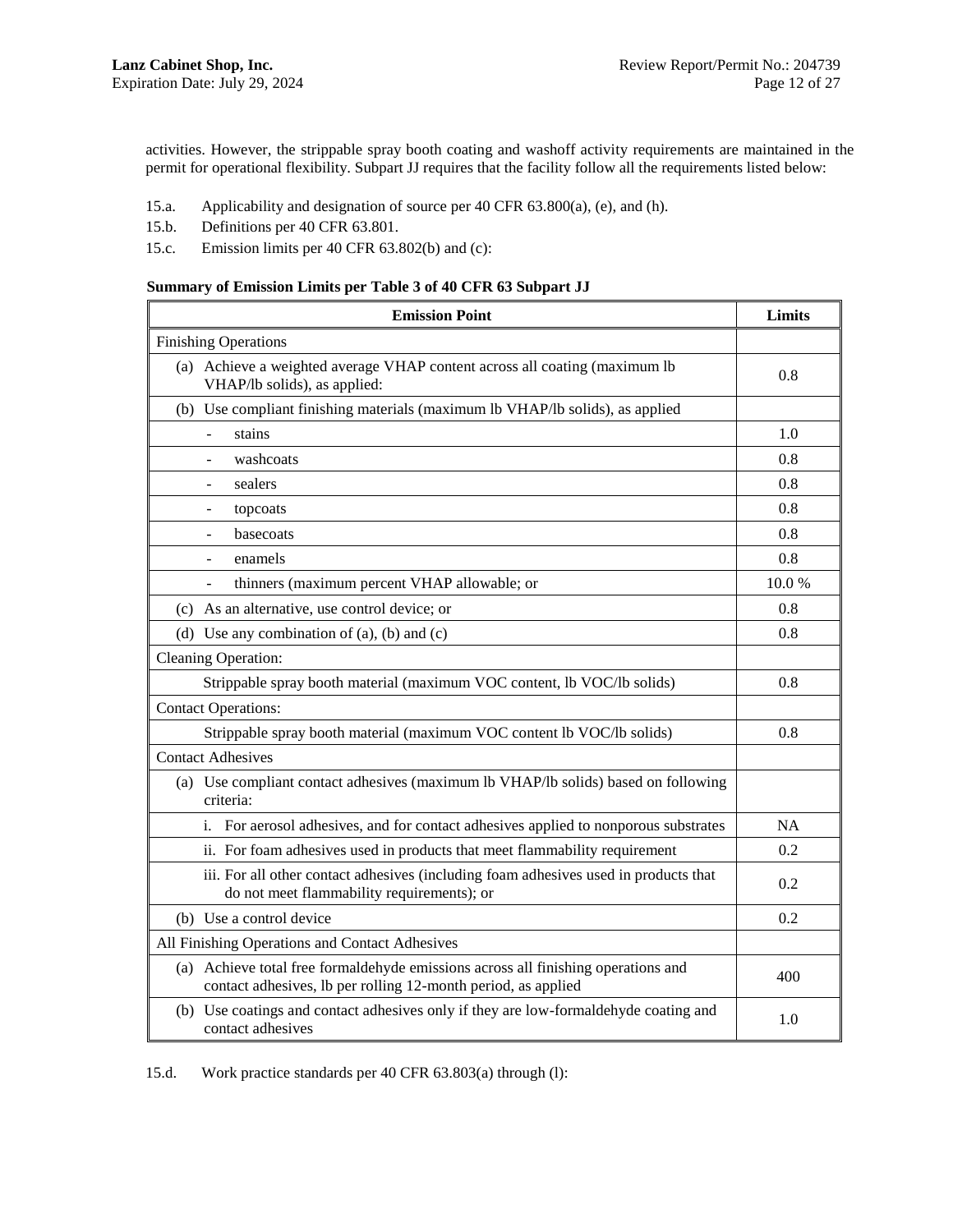- 15.d.i. Lanz must prepare and maintain a written work practice implementation plan that defines environmentally desirable work practices for each wood furniture operation manufacturing operation and addresses each of the work practice presented in 40 CFR 63.803. The work practice implementation plan must be available for inspection by LRAPA and/or EPA. The work practice implementation plan must include the following:
	- Operator training course,
	- Inspection and maintenance plan,
	- Cleaning and washoff solvent accounting system,
	- Chemical composition of cleaning and washoff solvents,
	- Spray booth cleaning,
	- Storage requirements,
	- Application equipment requirements,
	- Line cleaning,
	- Gun cleaning,
	- Washoff operation, and
	- Formulation assessment plan for finished operations.
- 15.e. Compliance procedures and monitoring requirements per 40 CFR 63.804(d), (e), (g), and (h). The permittee has fulfilled initial compliance referred in 40 CFR 63.804(f) by submitting the Initial Compliance Status Report on August 30, 1999 and therefore, this subsection has been removed from the permit.
- 15.f. Performance test methods per 40 CFR 63.805(a)(1).
- 15.g. Recordkeeping requirements per 40 CFR 63.806(b), (c), (d), (e), (h), (i), (j), and (k).
- 15.h. Reporting requirements 40 CFR 63.807(c) and (e).
- 16. Insignificant Combustion Units (EU: IEU):
	- 16.a. Lanz is required to limit facility-wide combustion of natural gas to 200,000 therms per year, to ensure that the criteria pollutants emissions are Aggregate Insignificant level of 1 ton per year for  $PM/PM_{10}/PM_{2.5}$ , CO,  $NO<sub>X</sub>$ , VOC, and  $SO<sub>2</sub>$  making all the natural gas-fired combustion units at facility an Insignificant Emission Units (EU: IEU).

# **HAZARDOUS AIR POLLUTANTS**

17. The following is a summary of the annual emissions (tons per year) of Lanz for hazardous air pollutants (HAP) listed in Section 112(b) of the 1990 Clean Air Act Amendments (CAAA). During the 2002 initial permitting of the Title V Operating Permit it was determined that the facility had the potential to emit over the major source thresholds for HAPs. The facility had the potential to emit (PTE) 13 tons of MEK per year and had a PTE of 28 tons per year of combined HAPs. In 2005, MEK was removed from the EPA HAP list effectively reducing the facility's emission below the HAP major source thresholds.

The following are the actual emissions (tons per year) for the facility for 2017 and July 2017-June 2018 for hazardous air pollutants listed in Section 112(b) of the 1990 Clean Air Act Amendments (CAAA). The emissions totals below reflect the maximum HAP emissions from the facility. The table demonstrates that the facility emits less than ten (10) tons per year of any single HAP and/or less than 25 tons per year of total HAPs.

| <b>Hazardous Air Pollutants</b> | $CAS \#$      | <b>2017 Reported Emission</b><br>(tons/vr) | <b>July 2017-June 2018</b><br><b>Reported Emissions</b><br>(tons/vr) |
|---------------------------------|---------------|--------------------------------------------|----------------------------------------------------------------------|
| Formaldehyde                    | $50-00-0$     | 0.002                                      | 0.003                                                                |
| Methanol (Wood Alcohol)         | $67 - 56 - 1$ | 2.507                                      | רד ר                                                                 |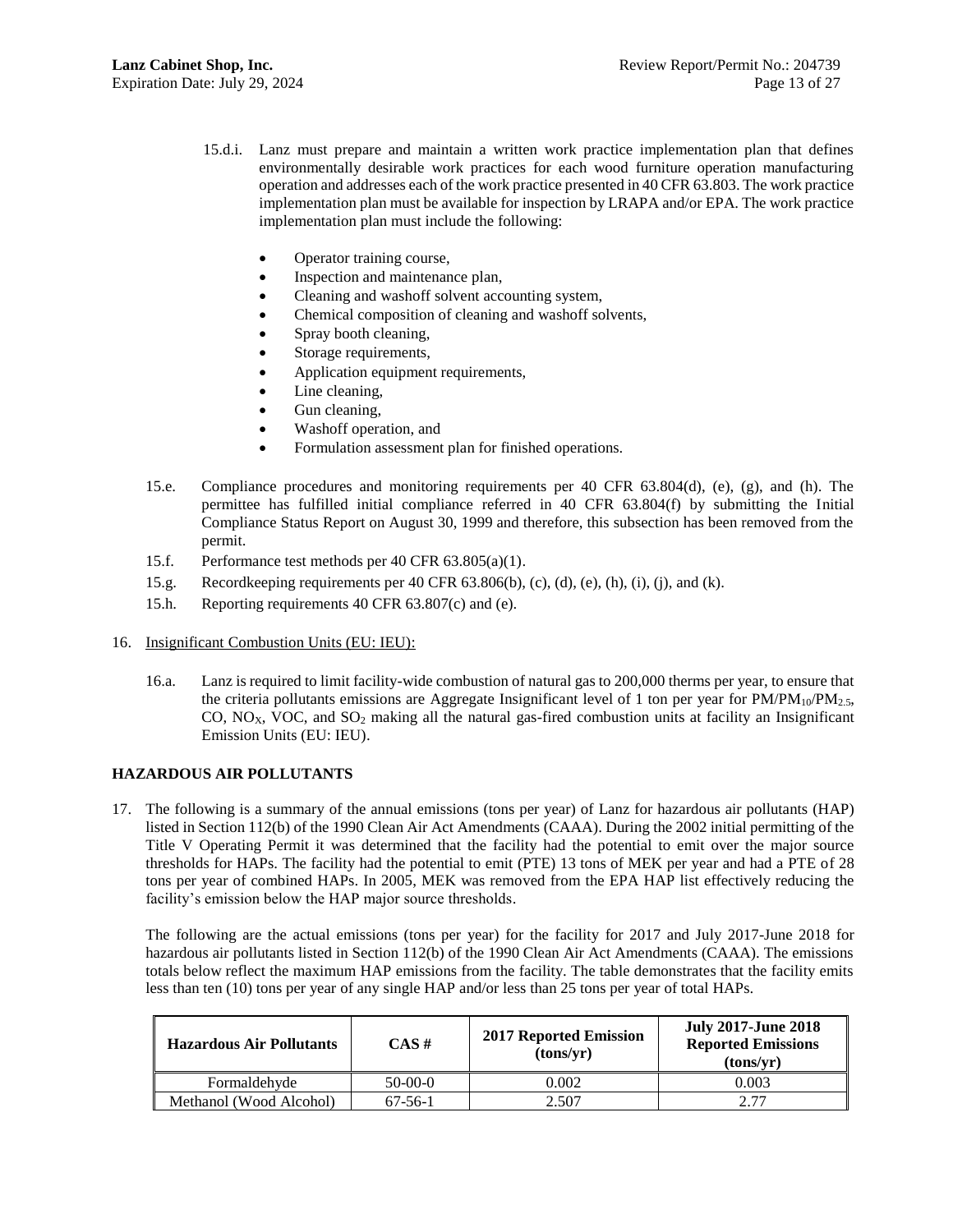| <b>Hazardous Air Pollutants</b> | $CAS \#$       | <b>2017 Reported Emission</b><br>(tons/yr) | <b>July 2017-June 2018</b><br><b>Reported Emissions</b><br>(tons/yr) |
|---------------------------------|----------------|--------------------------------------------|----------------------------------------------------------------------|
| Benzene                         | 71-43-2        | 0                                          |                                                                      |
| o-Cresol                        | 95-48-7        | $\theta$                                   |                                                                      |
| Cumene                          | $98 - 82 - 8$  | 0.004                                      | 0.006                                                                |
| Ethyl Benzene                   | $100-41-4$     | 0.005                                      | 0.006                                                                |
| Methyl Isobutyl Ketone          | $108-10-1$     | 0.017                                      | 0.051                                                                |
| Toluene/Methyl Benzene          | 108-88-3       | 0.033                                      | 0.058                                                                |
| Triethylamine                   | $121 - 44 - 8$ | 0.414                                      | 0.515                                                                |
| Xylene, Mixed Isomers           | 1330-20-7      | 0.30                                       | 0.036                                                                |
| <b>Total</b>                    |                | 3.252                                      | 3.445                                                                |

# **AGGREGATE INSIGNIFICANT ACTIVITIES**

Aggregate Insignificant Emission

<span id="page-13-0"></span>18. Aggregate Insignificant Emissions from activities identified by the facility are detailed in the following table:

|                                            | Pollutants (tons/year) |           |            |      |     |      |                 |
|--------------------------------------------|------------------------|-----------|------------|------|-----|------|-----------------|
| <b>Emissions Source</b>                    | <b>PM</b>              | $PM_{10}$ | $PM_{2.5}$ | CO.  | NOx | VOC  | SO <sub>2</sub> |
| Surface Coaters Particulate Matter<br>only | 0.004                  | 0.004     | 0.004      | 0    |     | 0    |                 |
| <b>Natural Gas Combustion Units</b>        | 0.025                  | 0.025     | 0.025      | 0.84 | 1.0 | 0.06 | 0.02            |
| Totals                                     | 0.029                  | 0.029     | 0.029      | 0.84 | 1.0 | 0.06 | 0.02            |

\*Based on the PM, PM<sub>10</sub>,  $\&$  PM<sub>2.5</sub> emissions for the Surface Coaters EU-2 as part of EU-IEU and the natural gas-fired combustion units EU-IEU.

- 19. Aggregate Insignificant Emissions Units are defined as the annual actual emissions of any regulated air pollutant from one or more designated activities at a source that are less than or equal to one (1) ton of the regulated pollutant per year and therefore, are considered insignificant. The applicable requirements for the Aggregate Insignificant Emissions are set forth in the Insignificant Activities Emission Limits and Standards of the permit. Emissions that are aggregate insignificant emissions established in the permit are exempt from fees.
- 20. The facility has identified the categorically insignificant activities in Condition [12](#page-5-0) and the Aggregate Insignificant Emission Units (EIU) in Condition [18](#page-13-0) are subject to a visible emission limit of 20% and a particulate matter emission of 0.14 gr/dscf and a process weight limit for non-fugitive, non-fuel burning process equipment.

# **PLANT SITE EMISSION LIMITS**

21. Provided below is a summary of the baseline emission rate, netting basis, and plant site emission limits.

|                    |                              | <b>Netting Basis</b>         |                              | <b>Plant Site Emission Limit (PSEL)</b>     |                                             |                                   |
|--------------------|------------------------------|------------------------------|------------------------------|---------------------------------------------|---------------------------------------------|-----------------------------------|
| Pollutant $(1)(2)$ | <b>Baseline</b><br>(tons/yr) | <b>Previous</b><br>(tons/yr) | <b>Proposed</b><br>(tons/yr) | <b>Previous</b><br><b>PSEL</b><br>(tons/yr) | <b>Proposed</b><br><b>PSEL</b><br>(tons/yr) | <b>PSEL Increase</b><br>(tons/yr) |
| PM                 |                              |                              |                              | 24                                          | 24                                          |                                   |
| $PM_{10}$          |                              |                              |                              |                                             | 14                                          |                                   |
| $PM_{2.5}$         | NA                           | <b>NA</b>                    |                              | NA                                          |                                             |                                   |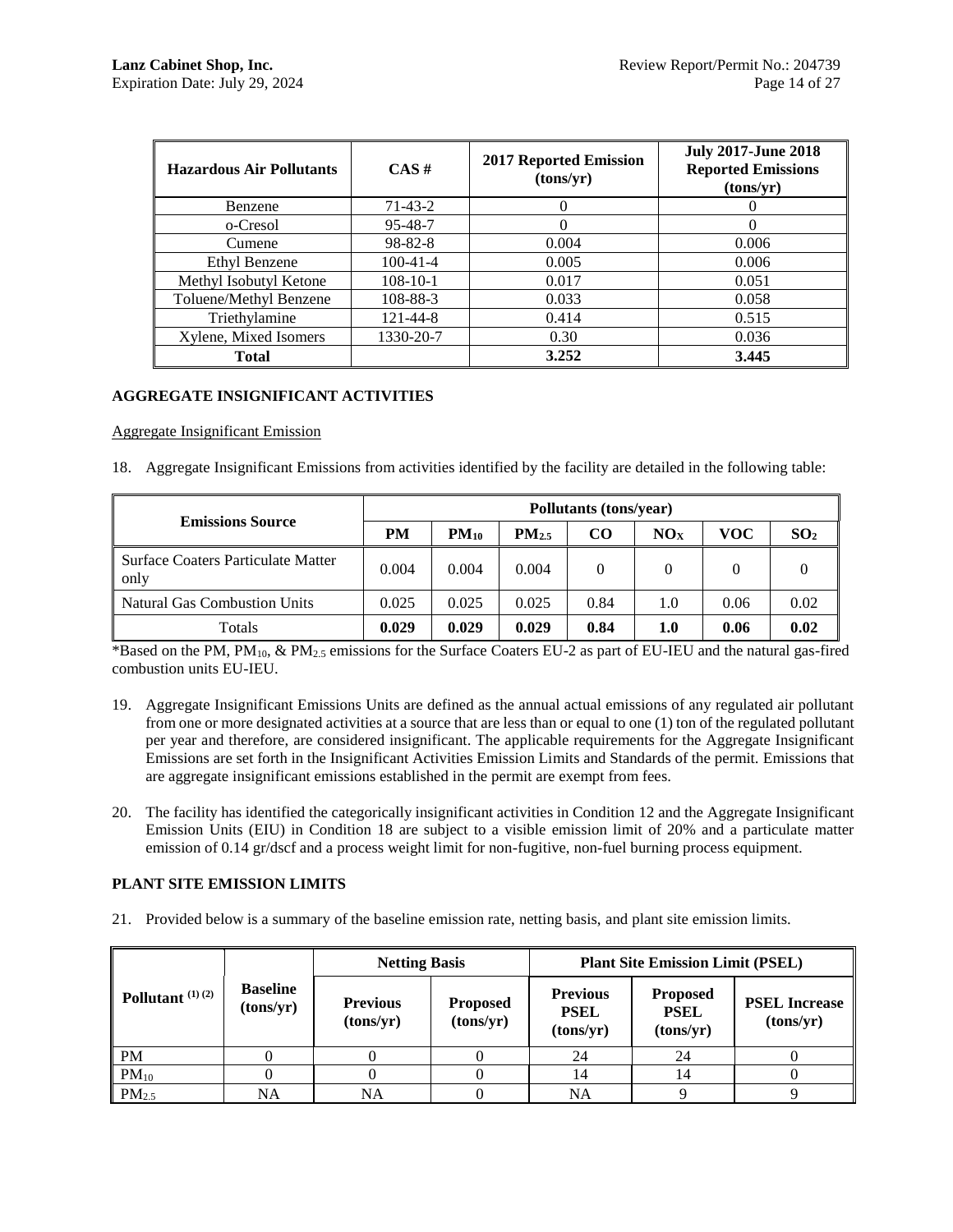|                    |                              | <b>Netting Basis</b>         |                              | <b>Plant Site Emission Limit (PSEL)</b>     |                                             |                                   |
|--------------------|------------------------------|------------------------------|------------------------------|---------------------------------------------|---------------------------------------------|-----------------------------------|
| Pollutant $(1)(2)$ | <b>Baseline</b><br>(tons/yr) | <b>Previous</b><br>(tons/yr) | <b>Proposed</b><br>(tons/yr) | <b>Previous</b><br><b>PSEL</b><br>(tons/yr) | <b>Proposed</b><br><b>PSEL</b><br>(tons/yr) | <b>PSEL Increase</b><br>(tons/yr) |
| $\rm CO$           |                              | 0                            |                              |                                             | de minimis                                  |                                   |
| NO <sub>X</sub>    |                              | $_{0}$                       |                              |                                             | de minimis                                  |                                   |
| SO <sub>2</sub>    |                              | $\Omega$                     |                              |                                             | de minimis                                  |                                   |
| <b>VOC</b>         |                              | 70                           | 70                           | 70                                          | 70                                          |                                   |
| Pb                 | 0                            | $\theta$                     | 0                            | 0                                           | de minimis                                  | $\Omega$                          |
| <b>GHG</b>         | 1,091                        | $\theta$                     | 1,091                        | NA                                          | 74,000                                      | 74,000                            |

<sup>1</sup> Facility-wide emission of CO, NO<sub>X</sub>, SO<sub>2</sub> and Pb are less than the de minimis level of 1 tpy and are not required to have a PSEL. <sup>2</sup> The PSELs for PM, PM<sub>10</sub>, and PM<sub>2.5</sub> are sent at the Generic PSEL Levels in accordance to LRAPA 42-0040 and 42-0041. The

actual capacities to emit these pollutants are 2 tons/year for PM and 1.25 tons/year for PM<sub>10</sub> and PM<sub>2.5</sub>.

- 21.a. Baseline emissions rates (BERs) have been set at zero (0) tons per year for all criteria pollutants since the facility was not in operation during the 1978 baseline year. The BER for GHG was set using the combustion limits of 200,000 therms per year for all combustion units, based on 2006 data.
- 21.b. The PSEL for PM PM<sub>10</sub> and PM<sub>2.5</sub> are set at the generic PSEL levels in accordance with Title 42-0040(1) and the netting basis for each pollutant is set at zero (0) in accordance with Title 42-0040(2) and (3).
- 21.c. A baseline emission rate was not required for  $PM_{2.5}$  in accordance with the definition of "baseline emission" rate" in LRAPA Title 12.
- 21.d. The capacity to emit  $NO<sub>X</sub>$ ,  $SO<sub>2</sub>$  and CO, from EU-IEU combustion units have a combined input of 4.85 MMBtu/hour and if based on 8,760 hours of operation the emissions for  $NO<sub>X</sub>$  and CO are over the de minimis, but the facility has limited the total combustion of natural gas to 200,000 therms per year. The facility-wide limit on natural gas usage keeps the  $NO<sub>X</sub>$ ,  $SO<sub>2</sub>$  and CO emissions below the de minimis. Therefore, PSELs are not required for these pollutants.

# **UNASSIGNED EMISSIONS AND EMISSION REDUCTION CREDITS**

22. The facility does not have any unassigned emissions or emission reduction credits at this time.

# **SIGNIFICANT EMISSION RATE**

23. The Plant Site Emission Limit increase over the netting basis is less than the Significant Emission Rate (SER) as defined in LRAPA Title 12 for all of the pollutants as shown below:

| Pollutant         | <b>SER</b><br>(tons/year) | Requested Increase<br>Over Previous<br><b>Netting Baseline</b> | Increase above<br>original netting basis<br>due to physical<br>changes in the method<br>of operation | Increase Due to<br>Physical Changes or<br>Changes in the<br>Method of Operation |
|-------------------|---------------------------|----------------------------------------------------------------|------------------------------------------------------------------------------------------------------|---------------------------------------------------------------------------------|
| <b>PM</b>         | 25                        | 24                                                             |                                                                                                      |                                                                                 |
| $PM_{10}$         |                           | 14                                                             |                                                                                                      |                                                                                 |
| PM <sub>2.5</sub> | 10                        |                                                                |                                                                                                      |                                                                                 |
| CO                | 100                       |                                                                |                                                                                                      |                                                                                 |
| $\rm NOx$         | 40                        |                                                                |                                                                                                      |                                                                                 |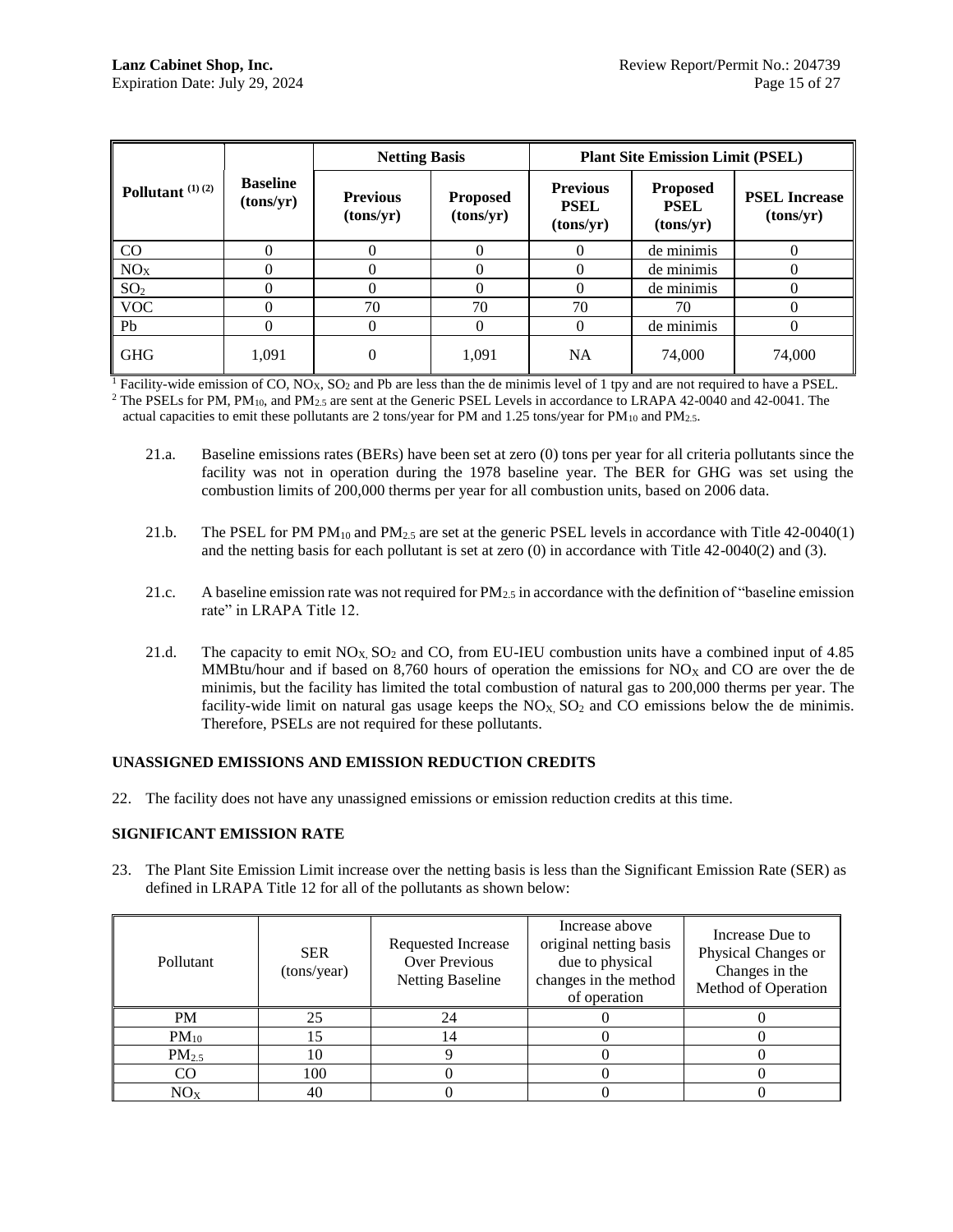| Pollutant       | <b>SER</b><br>(tons/year) | Requested Increase<br>Over Previous<br><b>Netting Baseline</b> | Increase above<br>original netting basis<br>due to physical<br>changes in the method<br>of operation | Increase Due to<br>Physical Changes or<br>Changes in the<br>Method of Operation |
|-----------------|---------------------------|----------------------------------------------------------------|------------------------------------------------------------------------------------------------------|---------------------------------------------------------------------------------|
| SO <sub>2</sub> | 40                        |                                                                |                                                                                                      |                                                                                 |
| VOC.            | 40                        |                                                                |                                                                                                      |                                                                                 |
| Pb              | 0.6                       |                                                                |                                                                                                      |                                                                                 |
| GHG             | 75,000                    | 72.909                                                         |                                                                                                      |                                                                                 |

# **TITLE V PERMIT CONDITIONS RENEWAL CHANGES**

24. The following is a list of condition-by-condition changes between the previous permit and the proposed permit:

| New Permit<br>Condition<br>Number | Old Permit<br>Condition<br>Number | Description of change                                                                                                    | Reason for change                                                                                                                                                                                                                                          |
|-----------------------------------|-----------------------------------|--------------------------------------------------------------------------------------------------------------------------|------------------------------------------------------------------------------------------------------------------------------------------------------------------------------------------------------------------------------------------------------------|
| Most                              | Most                              | Updated and corrected rule references                                                                                    | LRAPA rule changes, typos, etc.                                                                                                                                                                                                                            |
| Cover page                        | Cover page                        | <b>Updated: Information Relied Upon</b>                                                                                  | To reflect the renewal application<br>supplied on 6/9/15.                                                                                                                                                                                                  |
| Cover page                        | Cover page                        | Updated: Responsible Official and<br><b>Facility Contact Person</b>                                                      | To reflect the new Responsible<br>Official to Vice President of Operation<br>and the new Facility Contact Person to<br>Kyle Bressler and Title to Vice<br>President of Operations.                                                                         |
| Page 5                            | Page 5                            | Updated "Modified EPA Method 9"<br>language                                                                              | Updated to be consistent with amended<br>opacity regulations.                                                                                                                                                                                              |
| $\mathbf{1}$                      | $\mathbf{1}$                      | Installed LRAPA regulation reference                                                                                     | Standard practice to update or install<br>regulation references that are required.                                                                                                                                                                         |
| 2                                 | 2                                 | Updated condition numbers that are<br>LRAPA or DEQ only enforceable                                                      | Changes in condition numbers and<br>regulations from current permit to<br>renewal permit.                                                                                                                                                                  |
| 3                                 | 3                                 | Removed EU-3 for combustion unit and<br>they are now identified as Insignificant<br>Emission Units (IEU)                 | The facility requested a limit on<br>natural gas combustion to keep the<br>emissions under the de minimis level.<br>Since there is a combustion limit that<br>keeps them under the de minimis level,<br>then they do not need to be identified<br>as EU-3. |
| 4                                 | 4                                 | Updated condition language, added<br>language about fugitive emission control<br>plan, and updated regulation references | To reflect updated regulation language<br>to be consistent with LRAPA Title 48<br>amended 01/11/18.                                                                                                                                                        |
| 5                                 | 5 & 6                             | Update condition language and<br>regulation references                                                                   | To reflect updated regulation language<br>to be consistent with LRAPA Title 48<br>amended 01/11/18.                                                                                                                                                        |
| 6                                 | 7 & 9                             | Updated condition language and<br>incorporated monitoring and<br>recordkeeping of Condition 9 into<br>Condition 7        | This is consistent with standard permit<br>template condition format.                                                                                                                                                                                      |
| 7                                 | 8 & 9                             | Updated condition language and installed<br>monitoring and recordkeeping condition.                                      | This is consistent with standard permit<br>template condition format.                                                                                                                                                                                      |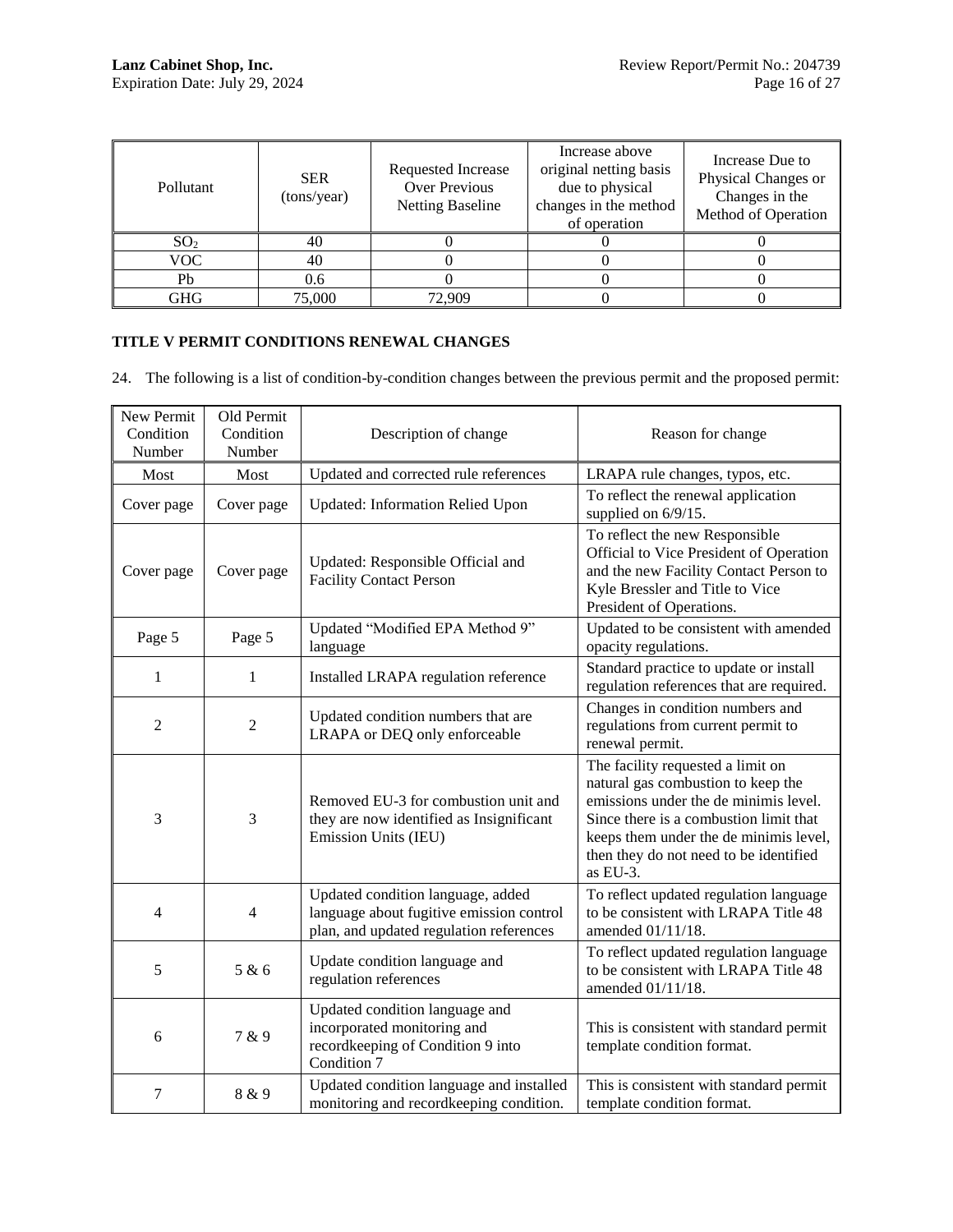| New Permit<br>Condition<br>Number | Old Permit<br>Condition<br>Number | Description of change                                                                 | Reason for change                                                                                                                                               |
|-----------------------------------|-----------------------------------|---------------------------------------------------------------------------------------|-----------------------------------------------------------------------------------------------------------------------------------------------------------------|
| 8                                 | 10                                | No change                                                                             | <b>NA</b>                                                                                                                                                       |
|                                   | 11                                | Removed from the permit                                                               | This condition is now Attachment 1:<br>Air Pollution Emergencies.                                                                                               |
| 9                                 | 12                                | No change                                                                             | <b>NA</b>                                                                                                                                                       |
| 10                                | 53                                | Updated condition language and<br>regulation reference                                | This is consistent with standard permit<br>template language format.                                                                                            |
| 11                                |                                   | Installed combustion limit and regulation<br>reference                                | Combustion limit for natural gas used<br>in boilers and heaters.                                                                                                |
| 12 & 12.a                         | 54 & 55.a                         | Updated language and placed conditions<br>together to make condition more<br>cohesive | Updated the monitoring language and<br>installed parameters that must be<br>recorded to be compliant with<br>monitoring requirement.                            |
| $12.b-12.f$                       | 56.b-56.f                         | Installed $PM2.5$ into these conditions                                               | Added PM <sub>2.5</sub> because it is now<br>considered a criteria pollutant and<br>must be calculated for the PSEL.                                            |
| 13                                | 13                                | Updated condition language and<br>regulation reference                                | Updated language and regulation<br>reference to reflect change to Title 32<br>amended on $01/11/18$ .                                                           |
| 14                                | 15                                | Updated condition language and<br>regulation reference and added DEQ<br>reference.    | Updated language to reflect amended<br>regulation language and updated<br>LRAPA and added DEQ regulation<br>references.                                         |
| 15                                | 16                                | Updated condition language and installed<br>regulations references                    | Update language to be consistent with<br>standard permit template language.                                                                                     |
| 16                                | 17                                | Updated condition language and installed<br>regulation references                     | Update language to be consistent with<br>standard permit template language and<br>added references.                                                             |
| 17                                | 14                                | Updated condition language and installed<br>regulation references.                    | Update language to be consistent with<br>standard permit template language and<br>EPA Methods and added references.                                             |
| 18                                | 14.f                              | Made into its own recordkeeping<br>condition and installed regulation<br>references   | This is a record keeping condition that<br>needed have be taken from its sub-<br>condition placement. Regulation<br>references for recordkeeping were<br>added. |
| 19                                |                                   | Installed the applicable requirements for<br><b>NESHAP Subpart JJ</b>                 | Applicability condition are standard<br>permit template language                                                                                                |
| 20                                |                                   | Installed the applicable requirements for<br><b>NESHAP Subpart JJ</b>                 | Applicability conditions are standard<br>permit template language                                                                                               |
| 21                                | 18, 22, & 25                      | Updated condition language and<br>combined conditions                                 | Updated language and combined<br>conditions to original federal NESHAP<br>language and format.                                                                  |
| 22                                |                                   | Installed the applicable requirements for<br><b>NESHAP Subpart JJ</b>                 | Applicability condition are standard<br>permit template language.                                                                                               |
| 23                                | 28                                | Updated condition language                                                            | Updated language and separated<br>condition into sub-conditions to                                                                                              |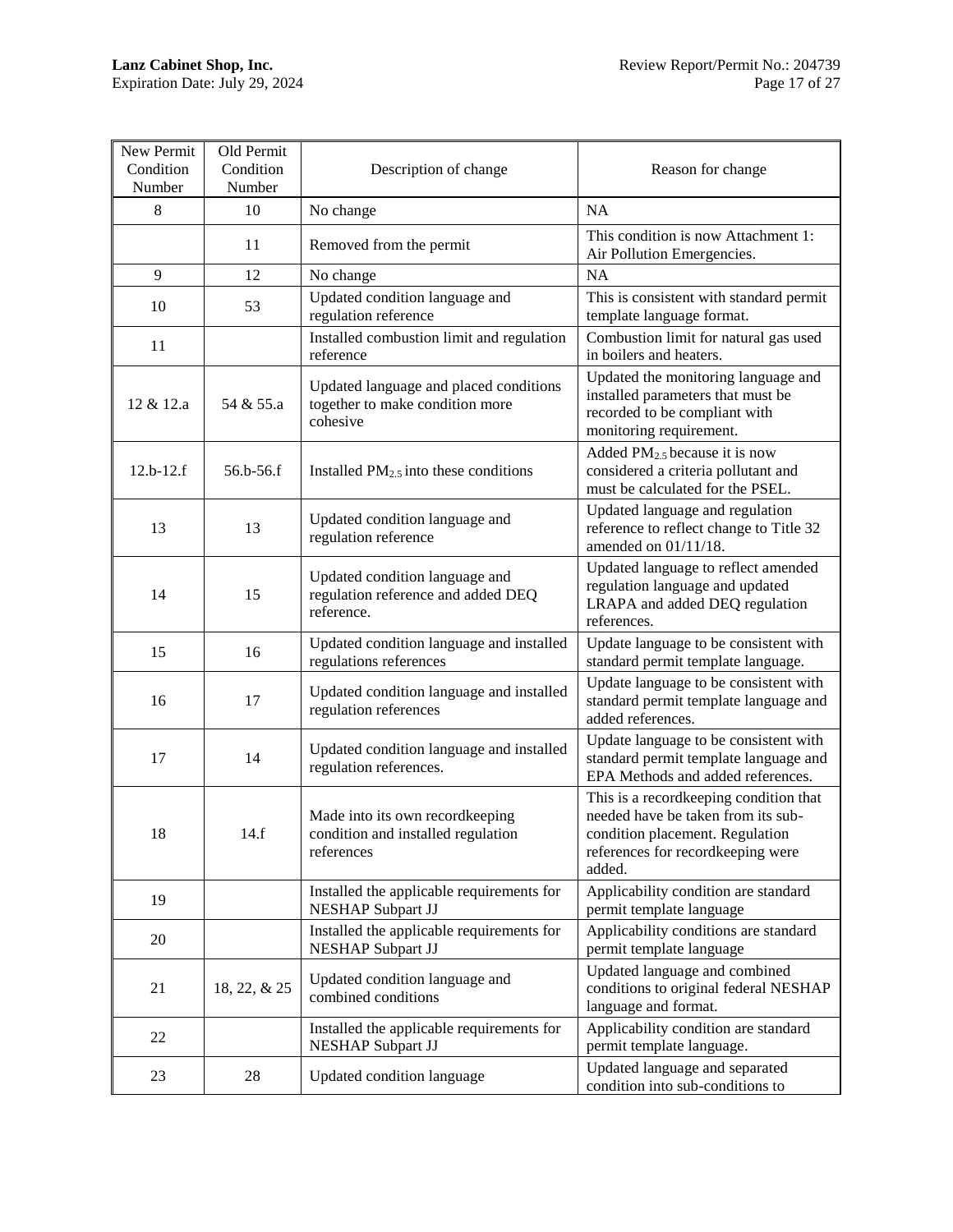| New Permit<br>Condition<br>Number | Old Permit<br>Condition<br>Number | Description of change                                                                                                    | Reason for change                                                                                                                                                                                                        |
|-----------------------------------|-----------------------------------|--------------------------------------------------------------------------------------------------------------------------|--------------------------------------------------------------------------------------------------------------------------------------------------------------------------------------------------------------------------|
|                                   |                                   |                                                                                                                          | original federal NESHAP language<br>and format.                                                                                                                                                                          |
| 24                                | 29                                | No change                                                                                                                | <b>NA</b>                                                                                                                                                                                                                |
| 25                                | 30                                | Removed monitoring and recordkeeping<br>condition reference.                                                             | Removed condition reference to<br>monitoring and recording because it is<br>not part of the federal regulation<br>condition.                                                                                             |
| 26                                | 31                                | Removed monitoring and recordkeeping<br>condition reference.                                                             | Removed condition reference to<br>monitoring and recording because it is<br>not part of the federal regulation<br>condition.                                                                                             |
| 27                                | 32                                | Removed monitoring and recordkeeping<br>condition reference.                                                             | Removed condition reference to<br>monitoring and recording because it is<br>not part of the federal regulation<br>condition.                                                                                             |
| 28                                | 33                                | Removed monitoring and recordkeeping<br>condition reference.                                                             | Removed condition reference to<br>monitoring and recording because it is<br>not part of the federal regulation<br>condition.                                                                                             |
| 29                                | 34                                | Removed monitoring and recordkeeping<br>condition reference.                                                             | Removed condition reference to<br>monitoring and recording because it is<br>not part of the federal regulation<br>condition.                                                                                             |
| 30                                | 35                                | Removed all sub-conditions referring to<br>touchup and repair, and monitoring and<br>recordkeeping condition references. | Removed touchup and repair sub-<br>condition because 40 CFR 63, Subpart<br>JJ was amended on 11/21/11 and these<br>were removed from the Subpart.<br>Updated language to original federal<br>NESHAP language and format. |
| 31                                | 36                                | Removed monitoring and recordkeeping<br>condition reference.                                                             | Removed condition reference to<br>monitoring and recording because it is<br>not part of the federal regulation<br>condition.                                                                                             |
| 32                                | 37                                | Removed monitoring and recordkeeping<br>condition reference.                                                             | Removed condition reference to<br>monitoring and recording because it is<br>not part of the federal regulation<br>condition.                                                                                             |
| 33                                | 38                                | Removed monitoring and recordkeeping<br>condition reference.                                                             | Removed condition reference to<br>monitoring and recording because it is<br>not part of the federal regulation<br>condition.                                                                                             |
| 34                                | 39                                | Removed monitoring and recordkeeping<br>condition reference.                                                             | Removed condition reference to<br>monitoring and recording because it is<br>not part of the federal regulation<br>condition.                                                                                             |
| 35                                | 19                                | No change                                                                                                                | NA                                                                                                                                                                                                                       |
| 36                                | 23                                | Updated condition language                                                                                               | Updated condition language to original<br>federal NESHAP language and format.                                                                                                                                            |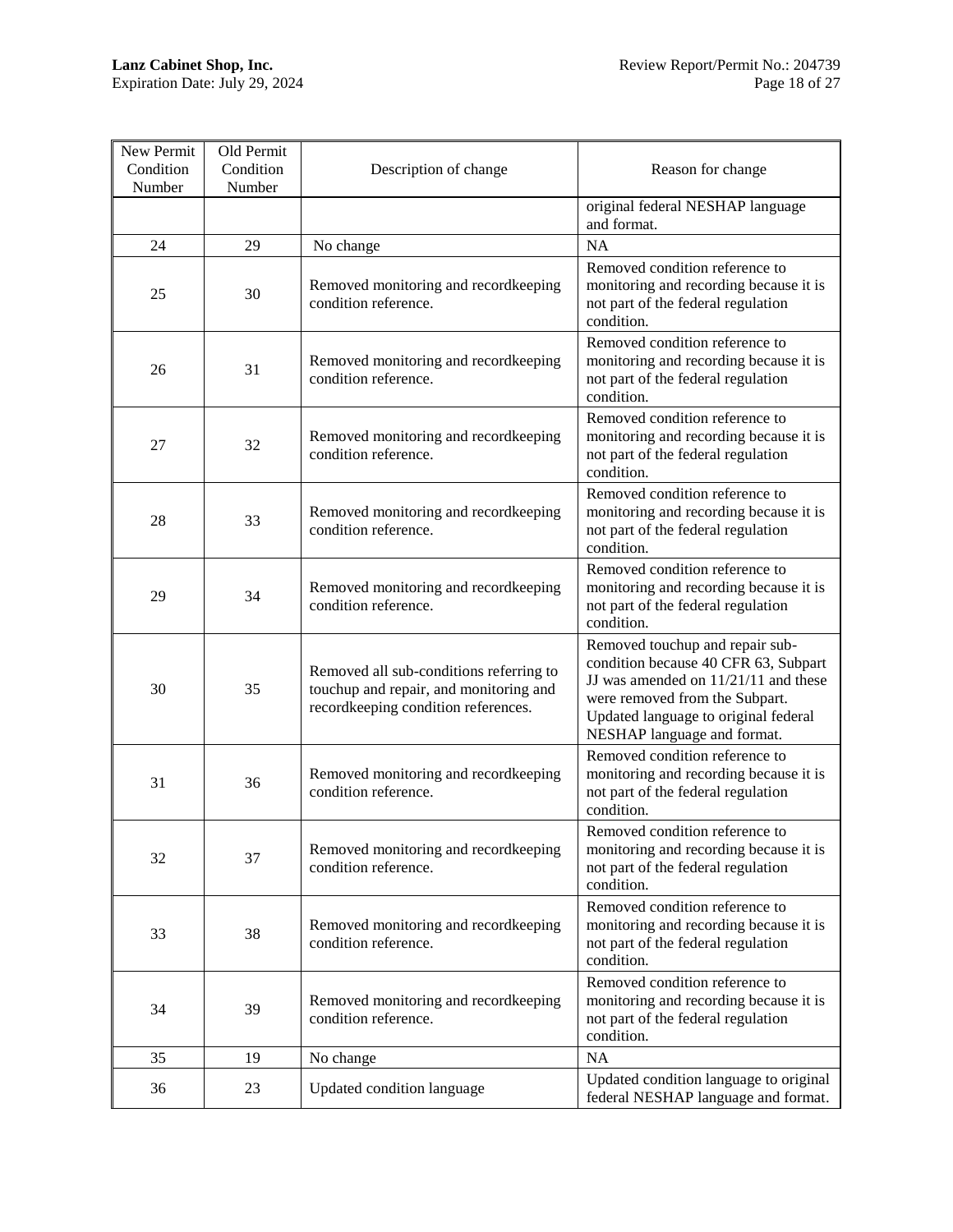| New Permit<br>Condition<br>Number | Old Permit<br>Condition<br>Number | Description of change                                                                                                          | Reason for change                                                                                                                                                                                                  |
|-----------------------------------|-----------------------------------|--------------------------------------------------------------------------------------------------------------------------------|--------------------------------------------------------------------------------------------------------------------------------------------------------------------------------------------------------------------|
| 37                                | 21, 24, 27,<br>& 41               | Combined conditions, added required<br>conditions, removed reference to 40 CFR<br>63.804(f), and updated condition<br>language | Combined conditions, added<br>conditions, and updated language to be<br>consistent with Subpart JJ. Removed<br>40 CFR 63.804(f) reference because<br>Lanz has fulfilled their Initial<br>Notification obligation.  |
| 38                                |                                   | Added condition                                                                                                                | This condition is applicable to the<br>source and therefore, needed to be<br>incorporated into the permit.                                                                                                         |
| 39                                | 42                                | Updated condition language                                                                                                     | Updated condition language to original<br>federal NESHAP language and format.                                                                                                                                      |
| 40                                | 20, 23 & 26                       | Combined conditions and updated<br>condition language and removed some<br>sub-conditions                                       | Combined similar condition and<br>updated condition language to original<br>Subpart JJ language. Removed sub-<br>condition that were not part of 40 CFR<br>63.806(b) condition.                                    |
| 41                                |                                   | Added condition                                                                                                                | This condition was incorporated<br>because it is applicable to the source<br>through Subpart JJ.                                                                                                                   |
| 42                                | 20                                | Separated from current condition and<br>update condition language                                                              | This condition was separated from its<br>current condition to be a stand-alone<br>condition as it is in Subpart JJ.<br>Updated the condition language to<br>original federal NESHAP language<br>and format.        |
| 43                                | 40.a., b., c.,<br>k., & l.        | Separated from current condition and<br>updated condition language                                                             | These sub-conditions were separated<br>from the current condition to be a<br>stand-alone condition as it is in<br>Subpart JJ. Updated the condition<br>language to original federal NESHAP<br>language and format. |
| 44                                | 40.m.                             | Separated from current condition and<br>updated language                                                                       | This sub-condition was separated from<br>its current condition to be a stand-<br>alone condition as it is in Subpart JJ.<br>Updated the condition language to<br>original federal NESHAP language<br>and format.   |
| 45                                | 40.n.                             | Separated from current condition and<br>updated language                                                                       | This sub-condition was separated from<br>its current condition to be a stand-<br>alone condition as it is in Subpart JJ.<br>Updated the condition language to<br>original federal NESHAP language<br>and format.   |
| 46                                |                                   | Added condition                                                                                                                | This is an applicable to the source<br>through Subpart JJ, though the facility<br>is compliant with this condition<br>through current permit conditions 52 $\&$<br>66.                                             |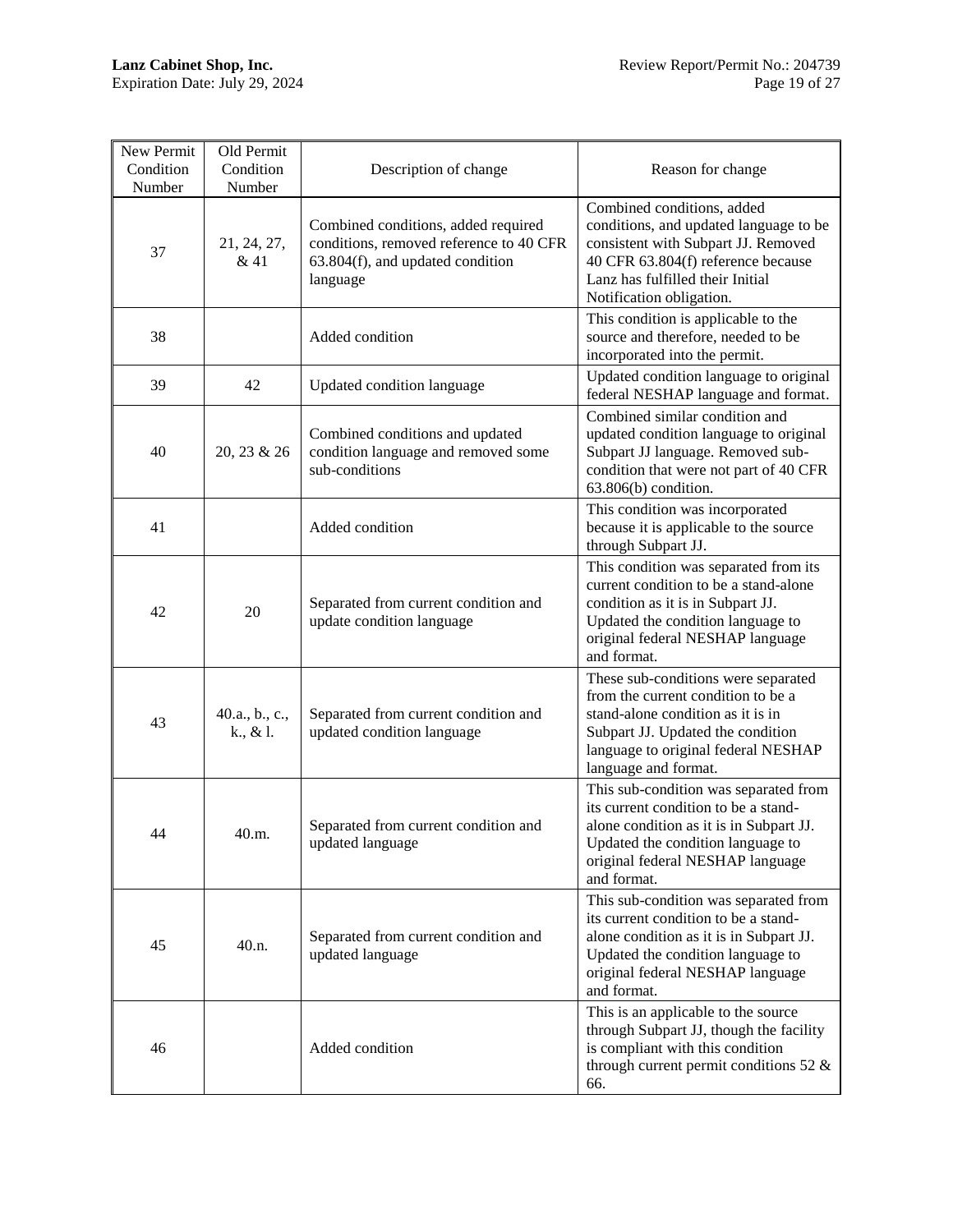| New Permit<br>Condition<br>Number | Old Permit<br>Condition<br>Number | Description of change                                 | Reason for change                                                                                                                                 |
|-----------------------------------|-----------------------------------|-------------------------------------------------------|---------------------------------------------------------------------------------------------------------------------------------------------------|
| 47                                |                                   | Added condition                                       | This condition was incorporated<br>because it is applicable to the source<br>through Subpart JJ.                                                  |
| 48                                |                                   | Added condition                                       | This condition was incorporated<br>because it is applicable to the source<br>through Subpart JJ.                                                  |
| 49                                |                                   | Added condition                                       | This condition was incorporated<br>because it is applicable to the source<br>through Subpart JJ.                                                  |
| 50                                | 51                                | Updated condition language                            | Removed monitoring, recordkeeping,<br>and emission calculation referencing<br>because those are included in the<br>BACT Section of the permit.    |
| 51                                | 52.b & 52.d                       | Separated sub-conditions and updated<br>language      | Separated these current sub-conditions<br>to be a stand-alone monitoring<br>condition. This is to be consistent with<br>permit template language. |
| 52                                | 52.a., &<br>52.c.                 | Separated sub-conditions and updated<br>language      | Separated these current sub-conditions<br>to be a stand-alone monitoring<br>condition. This is to be consistent with<br>permit template language. |
| 53                                | 47                                | Updated condition language and<br>regulation citation | Updated language and update<br>regulation citation to reflect the<br>adoption of amended regulation<br>$01/11/18$ .                               |
| 54                                | 48                                | No change                                             | <b>NA</b>                                                                                                                                         |
| 55                                | 57                                | No change                                             | <b>NA</b>                                                                                                                                         |
| 56                                | 58                                | Update regulation citation                            | Added Federal regulation 40 CFR<br>$60.8(d)$ and (f).                                                                                             |
| 57                                | 59                                | No change                                             | NA                                                                                                                                                |
| 58                                | 60                                | Updated condition language                            | Updated condition language to be<br>consistent with permit template<br>language.                                                                  |
| 59                                | 61                                | Updated condition language                            | Updated condition language to be<br>consistent with permit template<br>language.                                                                  |
| 60                                | 63                                | No change                                             | <b>NA</b>                                                                                                                                         |
| 61                                | 64                                | No change                                             | NA                                                                                                                                                |
| 62                                | 65                                | No change                                             | NA                                                                                                                                                |
| 63                                | 66                                | No change                                             | NA                                                                                                                                                |
| 64                                | 67                                | No change                                             | NA                                                                                                                                                |
| 65                                | 68                                | No change                                             | NA                                                                                                                                                |
| 66                                | 69                                | Updated condition language                            | Updated condition language to be<br>consistent with permit template<br>language.                                                                  |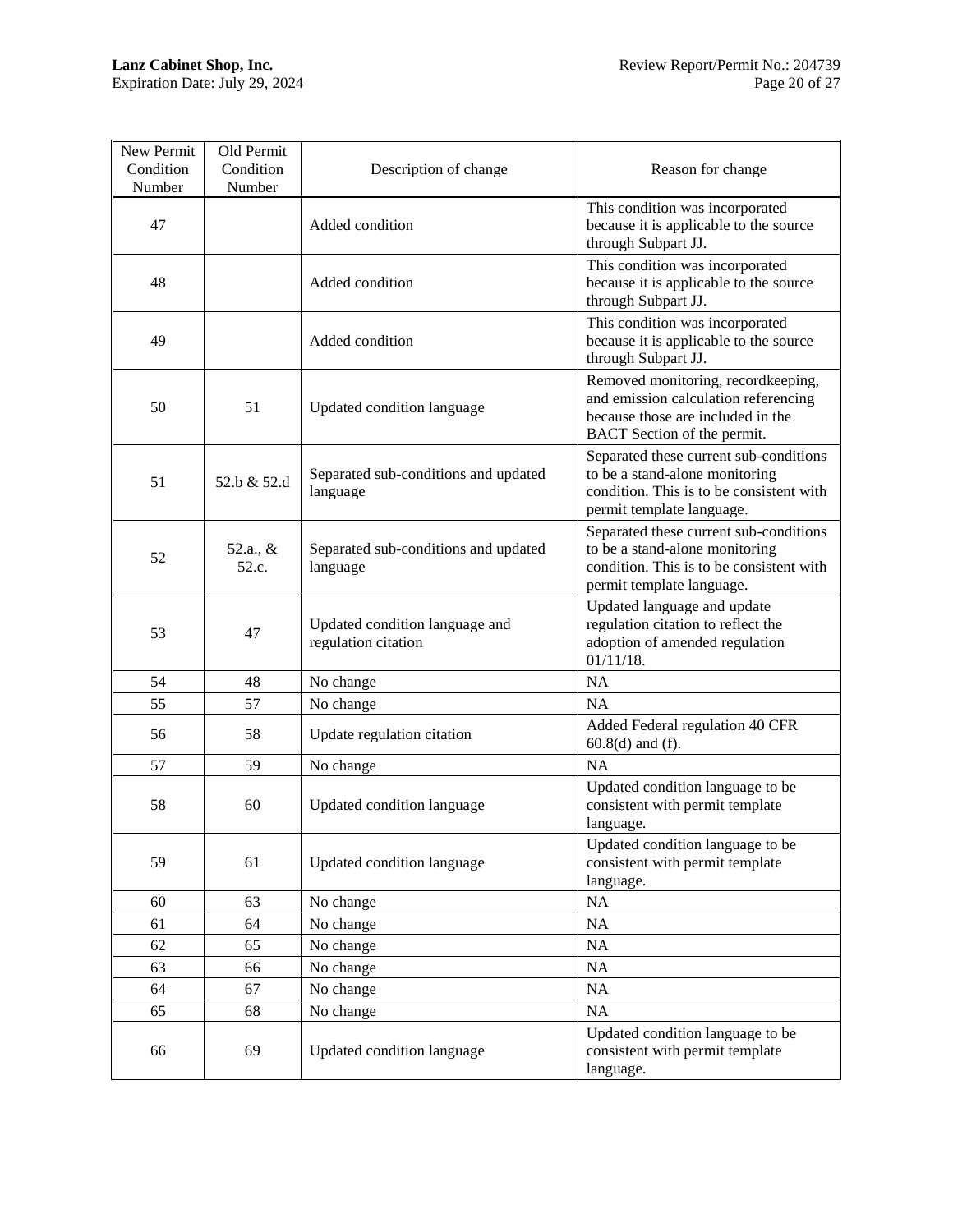| New Permit<br>Condition<br>Number   | Old Permit<br>Condition<br>Number   | Description of change                                                                                  | Reason for change                                                                                                                                                                |
|-------------------------------------|-------------------------------------|--------------------------------------------------------------------------------------------------------|----------------------------------------------------------------------------------------------------------------------------------------------------------------------------------|
| 67                                  | 70                                  | Updated condition language                                                                             | Updated condition language to be<br>consistent with permit template<br>language.                                                                                                 |
| 68                                  | 72                                  | No change                                                                                              | NA                                                                                                                                                                               |
| 69                                  | 71                                  | Updated regulation citation                                                                            | Updated regulation citation                                                                                                                                                      |
| 70                                  |                                     | Incorporated GHG registration and<br>reporting requirement                                             | New regulated pollutant.                                                                                                                                                         |
| 71                                  | 73                                  | Updated condition language                                                                             | Updated language to be consistent with<br>permit template language.                                                                                                              |
| 72                                  | 74                                  | Removed language referring to "Air<br>Pollution Episode"                                               | Air Pollution Episode has been<br>removed from the standard permit<br>language.                                                                                                  |
| 73                                  | 75                                  | Updated condition language                                                                             | Updated language to be consistent with<br>permit template language.                                                                                                              |
| 74                                  | 77                                  | Updated condition language                                                                             | Updated condition language to be<br>consistent with permit template<br>language and removed all references of<br>Initial Notification.                                           |
| 75                                  | 76                                  | No change                                                                                              | <b>NA</b>                                                                                                                                                                        |
| 76                                  | 78                                  | Updated condition language                                                                             | Updated condition language to be<br>consistent with 40 CFR 63.9(j) and<br>inserted the date that LRAPA received<br>the Initial Compliance Status Report.                         |
| 77                                  | 79                                  | No change                                                                                              | NA                                                                                                                                                                               |
| 78                                  |                                     | Installed condition with a table<br>containing requirements that are not<br>applicable to the facility | Required by rule (OAR 340-218-<br>$0050(3)(c)$ , the permit must contain a<br>list of non-applicable requirements that<br>could reasonably be considered as<br>being applicable. |
| General<br>Conditions<br>G1. - G29. | General<br>Conditions<br>G1. - G27. | <b>Installed Masking and Concealment</b><br>condition into General Conditions                          | Standard permit template language                                                                                                                                                |

# **FEDERAL REQUIREMENTS**

- 25. The applicability of various federal requirements is as follows:
	- 25.a. **Accidental Release**: If the facility becomes subject to 40 CFR Part 68, the facility would be required to provide a risk management plan for toxic and flammable substances releases.
	- 25.b. **NESHAP/MACT**: The following National Emissions Standards for Hazardous Air Pollutants (NESHAP), 40 CFR Part 63, requirements are applicable to this facility:
		- 25.b.i. NESHAP: Wood Furniture Manufacturing Operations (Subpart JJ) is applicable to this facility (EU: EU-2) and all requirements have been incorporated into the permit.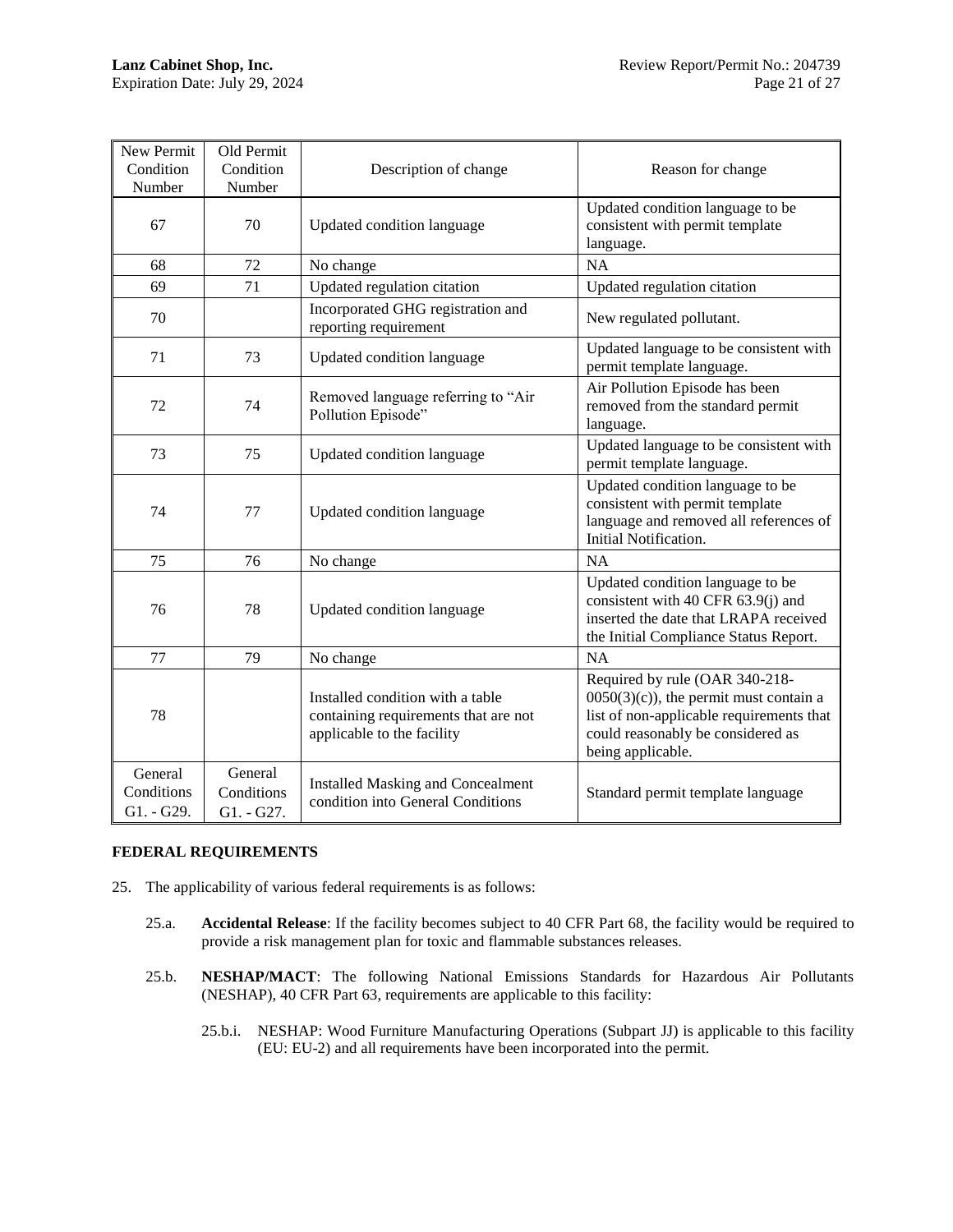## **STRATOSPHERIC OZONE DEPLETING REQUIREMENTS**

26. The facility does not manufacture, sell, distribute, or use in the manufacturing of a product any stratospheric ozonedepleting substances and the EPA 1990 Clean Air Act, as amended. Sections 601-618 of the act do to apply to the facility except that air conditioning units and fire extinguishers containing Class I or Class II substances must be serviced by certified repairmen to ensure that the substances are recycled or destroyed appropriately.

#### **MONITORING REQUIREMENTS**

27. Section  $70.6(a)(3)$  of the federal Title V permit rules, requires all monitoring and analysis procedures or test methods required under applicable requirements be contained in Title V permits. In addition, where the applicable requirement does not require periodic testing or monitoring, periodic monitoring must be prescribed that is sufficient to yield reliable data from the relevant time period that is representative of the source's compliance with the permit.

However, the requirements to include in a permit testing, monitoring, recordkeeping, reporting, and compliance certification sufficient to assure compliance does not require the permit to impose the same level of rigor with respect to all emissions units and applicable requirement situations. It does not require extensive testing or monitoring to assure compliance with the applicable requirements for emissions units that do not have significant potential to violate emission limitations or other requirements under normal operating conditions. Where compliance with the underlying applicable requirement for an insignificant emission unit is not threatened by a lack of a regular program of monitoring and where periodic testing or monitoring is not otherwise required by the applicable requirement, then in this instance, the status quo (i.e., no monitoring) will meet section 70.6(a)(3). For this reason, this permit does not include any monitoring for insignificant emissions units and activities.

The Title V permit does include monitoring for all requirements that apply to significant emissions units in addition to the testing requirements in the permit. Periodic visible emissions observations are required for all particulate emissions sources. In addition, the permit includes monitoring of operating parameters for other emission units and pollution control devices. It is assumed that as long as these processes and controls are properly operated, the particulate emissions levels will be below the emissions limits specified in the permit.

The facility is required to record material production and throughput totals and to estimate actual emissions. The estimations are to be based upon production data, emission factors and estimation methods used in the facility's application or other LRAPA approved method.

#### Facility-wide:

The federal regulation applicable to the facility-wide monitoring and recording associated with the resin manufacturing operations.

| <b>Federal Regulation</b> | Emission Unit(s) Applicable                        |
|---------------------------|----------------------------------------------------|
| 40 CFR 63 Subpart JJ      | Wood Furniture Manufacturing Operations (EU: EU-2) |

#### PSELs and Emission Unit Specific Monitoring:

PSELs must be monitored on a 12-month rolling year based on the maintaining records for the process parameters in the table below:

PSEL Monitoring Parameters

| <b>Emission Unit/Process</b>  | Process Parameter              | <b>Pollutant</b>                             |
|-------------------------------|--------------------------------|----------------------------------------------|
| Sawdust Handling System: EU-1 | Baghouse throughput            | PM, PM <sub>10</sub> , and PM <sub>2.5</sub> |
| Surface Coater: EU-2          | <b>Mass Balance Parameters</b> | VOC and VHAPs                                |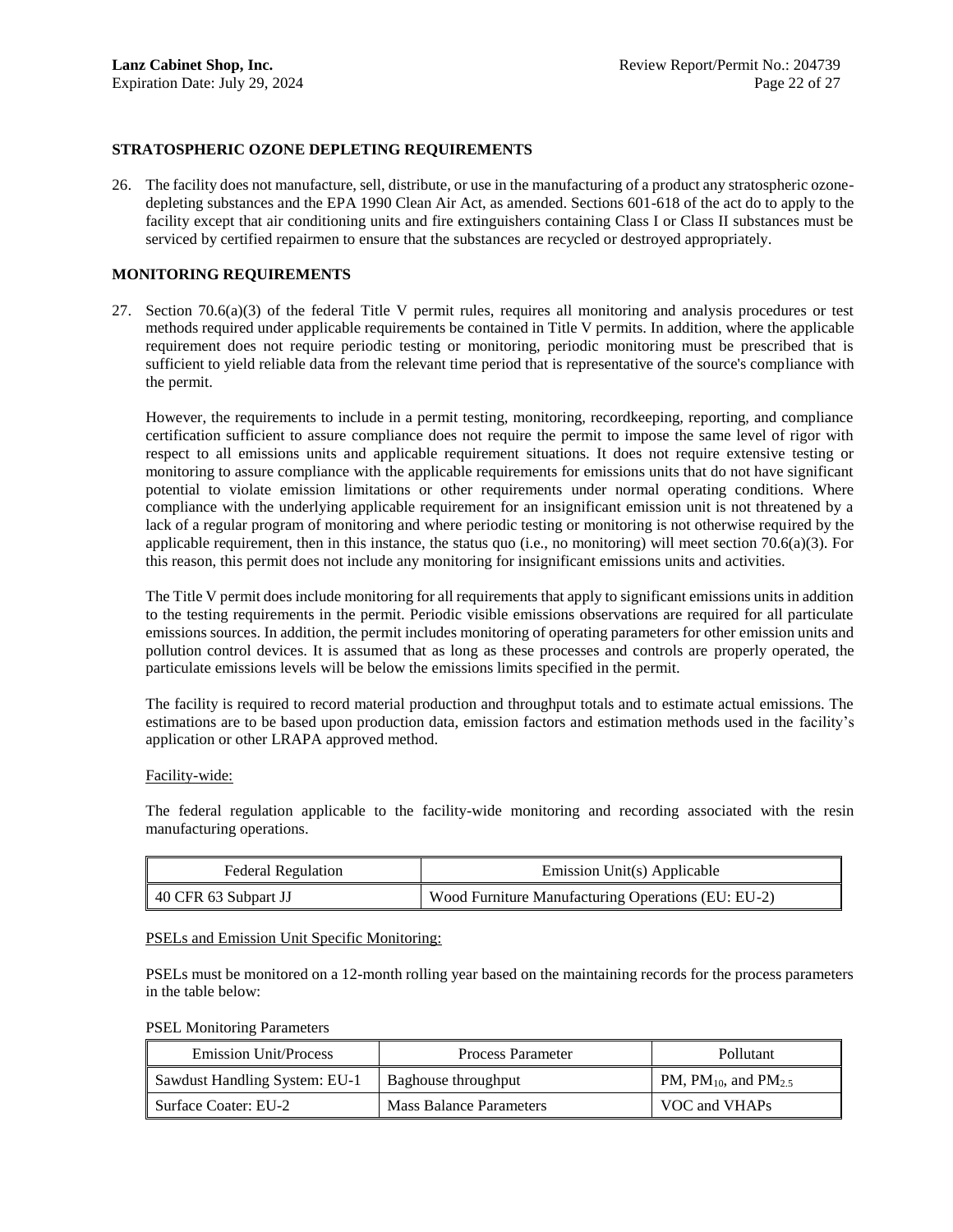| <b>Emission Unit/Process</b>                                                           | <b>Process Parameter</b>                                                                                  | Pollutant                                                                |
|----------------------------------------------------------------------------------------|-----------------------------------------------------------------------------------------------------------|--------------------------------------------------------------------------|
|                                                                                        | Coatings, solvents, adhesives, and offsite<br>sludge                                                      |                                                                          |
|                                                                                        | Quantity in gallons                                                                                       |                                                                          |
|                                                                                        | Density in lb/gallon                                                                                      |                                                                          |
|                                                                                        | VOC/HAP content, % by weight                                                                              |                                                                          |
| $PM/PM_{10}/PM_{2.5}$ – Surface Coaters<br>and Natural Gas Combustion<br>Units: EU-IEU | Throughput of coatings, solvents,<br>adhesives, etc., sprayed in surface<br>coaters and natural gas usage | PM, PM <sub>10</sub> , and PM <sub>2.5</sub> ,<br>NOx, CO, VOC and $SO2$ |

The emission unit specific monitoring section contain unique monitoring conditions applicable to each individual emission units:

EU-1 – Sawdust Handling System: Monthly monitoring of the inspections and maintenance of the baghouse and at least quarterly, performing visible emission surveys of the baghouse.

EU-2 – Surface Coaters (VOC Emissions): Monthly, demonstrate continuous compliance with the VOC and VHAPs limits by calculating average VHAP and VOC. Through records demonstrating compliant finishing materials for HVAP.

IEU – Insignificant Emission Units: Monthly provide calculations on PM,  $PM_{10}$ , and  $PM_{2.5}$  emissions from the baghouse through calculations. Monitor natural gas throughput on a 12 monthly rolling total, to demonstrate maintaining the yearly throughput limit.

# **COMPLIANCE ASSURANCE MONITORING**

28. 40 CFR 64: Compliance Assurance Monitoring (CAM) has been evaluated for the facility's the baghouse for the Sawdust Handling System (EU-1) and it was determined that the emission unit baghouse is not applicable to CAM. To be applicable to CAM the emission unit must be applicable to the emission limitation or standard, use a control device to achieve compliance with the limitation or standard, and must have a pre-control emission over 100 tons per year of any criteria pollutant.

| <b>Pollutants</b>                 | Does EU-1 emit<br>over 100 tons of<br>the Pollutant per<br>vear | Does the EU-1<br>have a Control<br>Device for this<br><b>Pollutant</b> | Is there an<br><b>Emission</b><br><b>Limitation or</b><br><b>Standard for this</b><br><b>Pollutant</b> | Is EU-1 Subject to<br><b>CAM</b> for the<br><b>Pollutant</b> |
|-----------------------------------|-----------------------------------------------------------------|------------------------------------------------------------------------|--------------------------------------------------------------------------------------------------------|--------------------------------------------------------------|
| PM, $PM_{10}$ , and<br>$PM_{2.5}$ | No                                                              | Yes                                                                    | No                                                                                                     | N <sub>0</sub>                                               |

# **COMPLIANCE HISTORY**

29. Lanz has a Full Compliance Evaluation (FCE) conducted every 2 years. The following table indicates the FCE history of this facility since the issuance of the last Title V Operation Permit on May 28, 2010.

| Type of Inspection                | Date            | <b>Results</b> |
|-----------------------------------|-----------------|----------------|
| Full Compliance Evaluation        | 07/15/2011      | In compliance  |
| <b>Full Compliance Evaluation</b> | 07/09 & 10/2013 | In compliance  |
| <b>Full Compliance Evaluation</b> | 08/05/2015      | In compliance  |
| <b>Full Compliance Evaluation</b> | 08/31/2017      | In compliance  |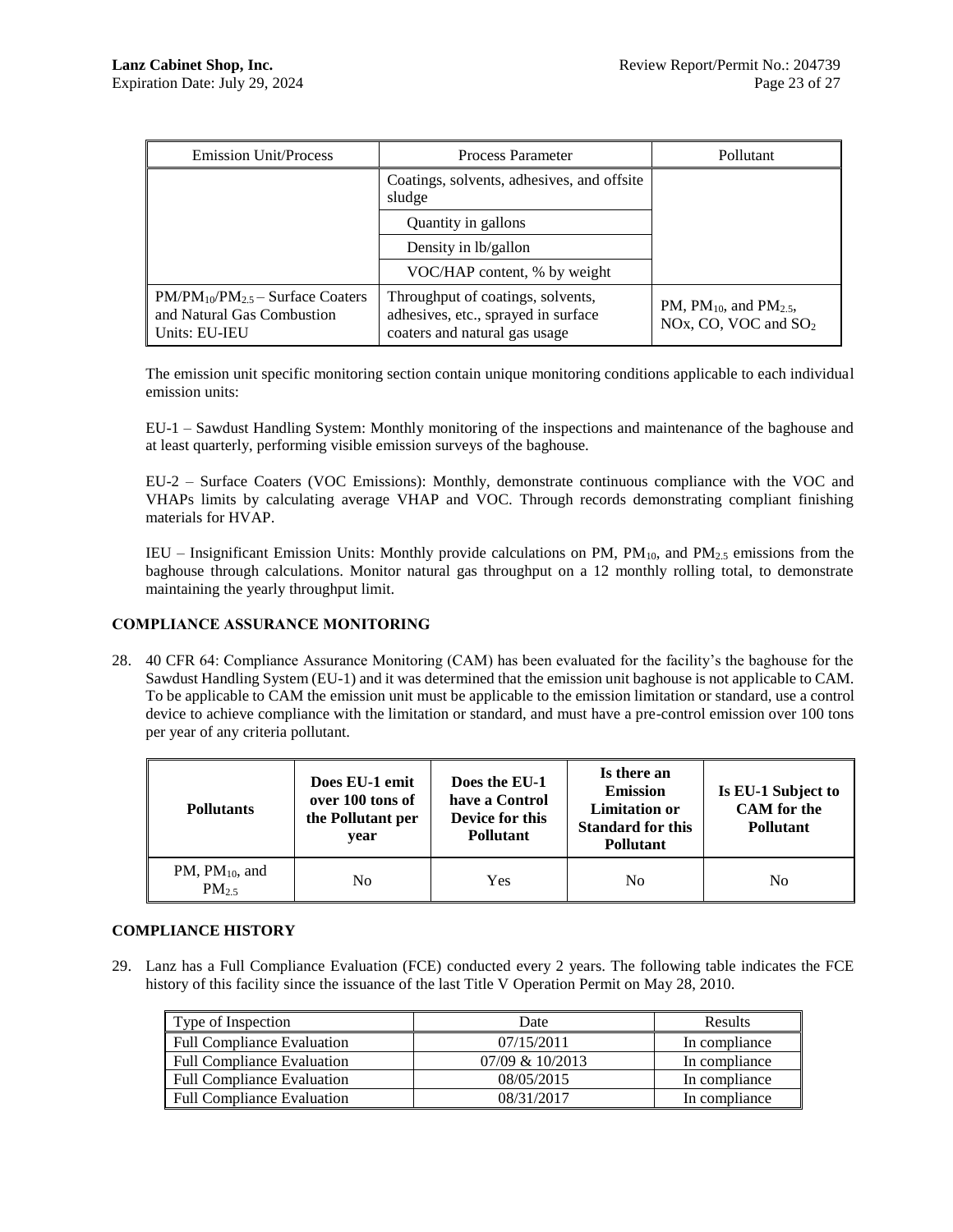- 30. Enforcement Actions:
	- 30.a. On December 16, 2015, Lanz received a Notice of Non-Compliance (NON No. 3531) for failure to submit the Title V Operating Permit renewal application 12 months prior to the expiration date of June 9, 2015 and operating a Title V facility without a permit on the basis for failure to submit a timely renewal application. On February 12, 2016, Lanz received a Stipulated Final Order (SFO No. 15-3531), civil penalties in the sum of \$2,800 for the violations.
	- 30.b. On July 31, 2008, Lanz received a Notice of Non-Compliance (NON No. 3040) for failure to submit and receive appropriate approval to construct and a modification to the Title V operating permit for installation of a coating line and baghouse for Phase III of the facility. On December 4, 2008, Lanz received a Stipulated Final Order (SFO No. 08-3040) with a civil penalty of \$2,426 for violations.
	- 30.c. On May 15, 1998. Lanz received a Notice of Non-Compliance (NON No. 1534) for failure to submit a construction review and for failure to submit an application for an ACDP. On January 24, 2000, Lanz received a Stipulated Final Order (SFO No. 00-1534) with a civil penalty of \$4,466 for the violations.
- 31. Complaints:
	- 31.a. There have been no complaints received by LRAPA during this permitting term.

# **GENERAL TESTING REQUIREMENTS**

32. This section is provided so that the permittee and LRAPA will know what test methods should be used to measure pollutant emissions in the event that testing is conducted for any reason. This section does not by itself require the permittee to conduct any more testing than was previously included in the permit. Although the permit may not require testing because other routine monitoring is used to determine compliance, LRAPA and EPA always have the authority to require testing if deemed necessary to determine compliance with an emission limit or standard. In addition, the permittee may elect to voluntary conduct testing to confirm the compliance status. In either case, the methods to be used for testing in the event that testing is conducted are included in the permit. This is true for SIP as well as NSPS emission limits and standards.

#### **SOURCE TEST RESULTS**

33. The facility has not had a source test done, nor has a source test been required to be conducted a source test on any emission units.

#### **RECORDKEEPING REQUIREMENTS**

34. The permit includes requirements for maintaining records of all testing, monitoring, and production information necessary for assuring compliance with the standards and calculating plant site emissions. The records of all monitoring specified in the Title V permit must be kept at the plant site for at least 5 years.

#### **REPORTING REQUIREMENTS**

35. The permit includes a requirement for submitting semi-annual and annual monitoring reports that include semiannual compliance certifications. Excess emissions are required to be reported to LRAPA immediately as well as in a logbook attached to the annual report. Emissions fees reports are required annually.

#### **PUBLIC NOTICE**

36. This draft permit was on public notice from June 17, 2019 to June 22, 2019. No written comments were submitted during the 35-day public comment period. No public hearing was requested by 10 or more individuals or one person representing a group of 10 or more individuals. After the comment period, a proposed permit was sent to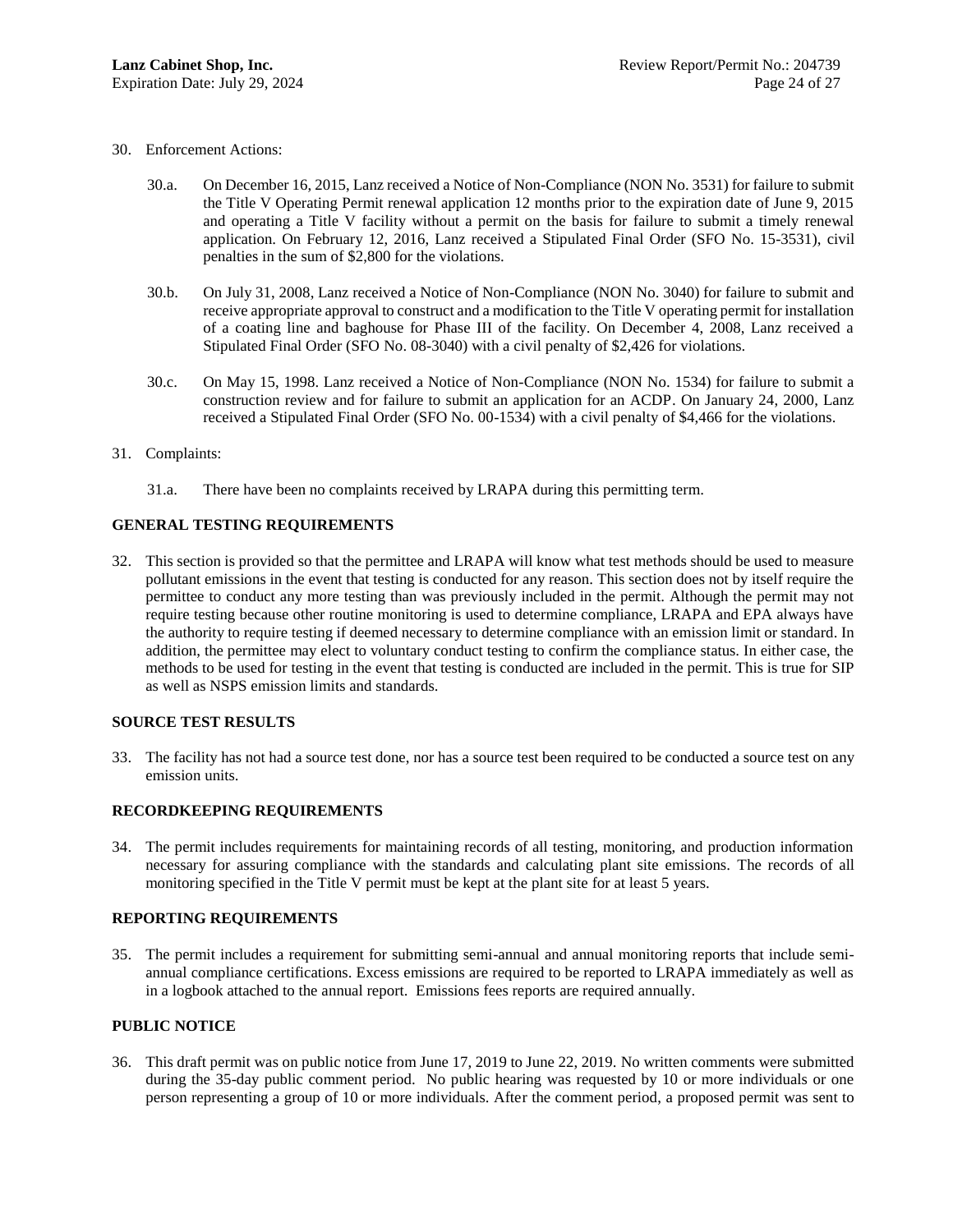EPA on July 23, 2019, for a 45-day review period. LRAPA requested and EPA may agree to an expedited review of 5 days if there were no substantive or adverse comments during the comment period.

If the EPA does not object in writing, any person may petition the EPA within 60 days after the expiration of EPA's 45-day review period to make such objection. Any such petition must be based only on objects to the permit that were raised with reasonable specificity during the public comment period provided for in OAR-340-218-0210, unless the petitioner demonstrates that it was impracticable to raise such objections within such period, or unless the grounds for such objection arose after such period.

#### **EPA REVIEW**

37. This proposed permit was sent to EPA on July 23, 2019, for a 45-day review period. Because no adverse comments were received and there were no substantive changes to the permit after the public comment period, LRAPA requested and EPA agreed to expedited review. The public will have 105 days (45-day EPA review period plus 60 days) from the date the proposed permit was sent to EPA to appeal the permit with EPA.

BE/cmw 7/29/2019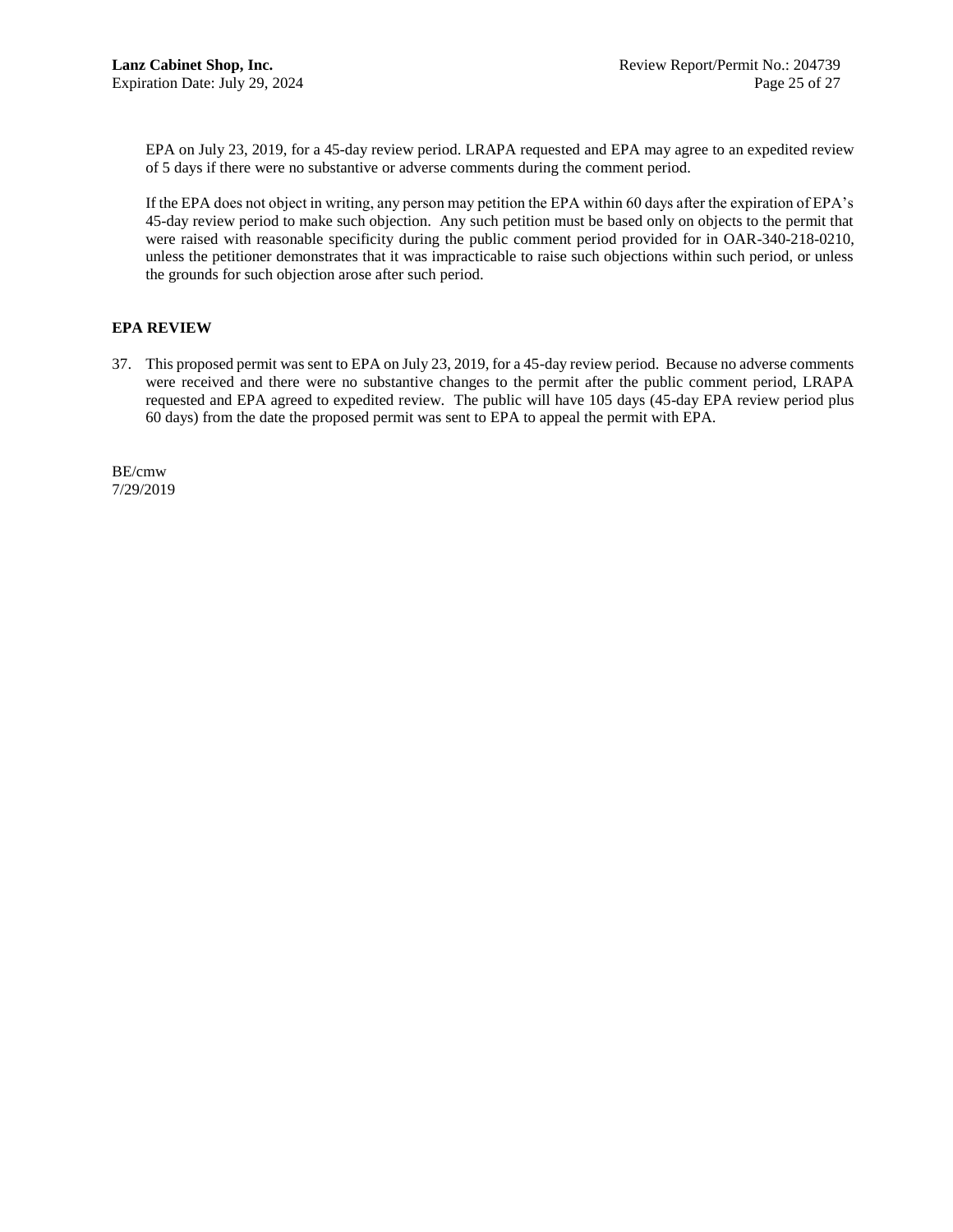# **CALCULATION DETAIL SHEET**

# **PM, PM10, & PM2.5 Emissions – Plant-wide**

| Process<br>Description                          | <b>Emission Unit</b><br>ID          | Operating<br>Parameters                                   | <b>Emission Factor</b>                                                    | Reference                              | Process<br>Emissions<br>(tpy) |  |  |
|-------------------------------------------------|-------------------------------------|-----------------------------------------------------------|---------------------------------------------------------------------------|----------------------------------------|-------------------------------|--|--|
| Sawdust<br>Handling*                            | $EU-1$                              | 4000 BDT/yr<br>baghouse<br>throughput                     | $0.50$ lb/BDT<br>$(assumes 99.97\%$<br>efficiency)                        | Engineering<br>Estimates and<br>DEQ EF | 1.0                           |  |  |
|                                                 | <b>Insignificant Emission Units</b> |                                                           |                                                                           |                                        |                               |  |  |
| <b>Surface Coaters</b>                          | EU-2 as IEU                         | 19,000 lbs<br>coating (2000)<br>gallons $@9.5$<br>lb/gal) | $0.0004$ lb coating<br>(99.8% filter<br>efficiency with 20%<br>overspray) | Engineering<br><b>Estimates</b>        | $0.004*$                      |  |  |
| Natural Gas<br>Combustion                       | <b>IEU</b>                          | $<$ 200,000<br>therms/yr                                  | $0.00025$ lb/therm                                                        | DEQ EF                                 | 0.025                         |  |  |
| Aggregate Insignificant Emissions Total for fee |                                     |                                                           |                                                                           |                                        | 1.0                           |  |  |
| Total                                           |                                     |                                                           |                                                                           |                                        | 2.0                           |  |  |

\*Emission factors for PM, engineering estimates were uses and PM<sub>10</sub> and PM<sub>2.5</sub>, DEQ AQ-EF03 (Sawmills) as a percentage of PM to  $PM_{10}$  and  $PM_{2.5}$  were used to derive total  $PM_{10}$  and  $PM_{2.5}$  emissions from emission unit EU-1: Sawdust Handling.

# **CO Emissions – Plant-wide**

| Process<br>Description    | <b>Emission Unit</b><br>ID | Operating<br>Parameters  | <b>Emission Factor</b> | Reference | Process<br>Emissions (tpy) |
|---------------------------|----------------------------|--------------------------|------------------------|-----------|----------------------------|
| Sawdust<br>Handling       | $EU-1$                     | <b>NA</b>                | <b>NA</b>              | NA        | <b>NA</b>                  |
| <b>Surface Coaters</b>    | $EU-2$                     | NA                       | <b>NA</b>              | <b>NA</b> | <b>NA</b>                  |
| Natural Gas<br>Combustion | <b>IEU</b>                 | $<$ 200,000<br>therms/yr | $0.0084$ lb/therm      | DEQ EF    | 0.84                       |
| Total                     |                            |                          |                        |           | 0.84                       |

\*CO totals is less than or equal to 1 tpy and therefore, CO is considered de minimus and considered insignificant for these emissions units.

#### **NO<sup>X</sup> Emissions – Plant-wide**

| Process<br>Description    | <b>Emission Unit</b><br>ID | Operating<br>Parameters  | <b>Emission Factor</b> | Reference | Process<br>Emissions (tpy) |
|---------------------------|----------------------------|--------------------------|------------------------|-----------|----------------------------|
| Sawdust<br>Handling       | $EU-1$                     | <b>NA</b>                | NA                     | <b>NA</b> | NA                         |
| <b>Surface Coaters</b>    | $EU-2$                     | <b>NA</b>                | NA                     | <b>NA</b> | NA                         |
| Natural Gas<br>Combustion | <b>IEU</b>                 | $<$ 200,000<br>therms/yr | $0.01$ lb/therm        | DEQ EF    | 1.0                        |